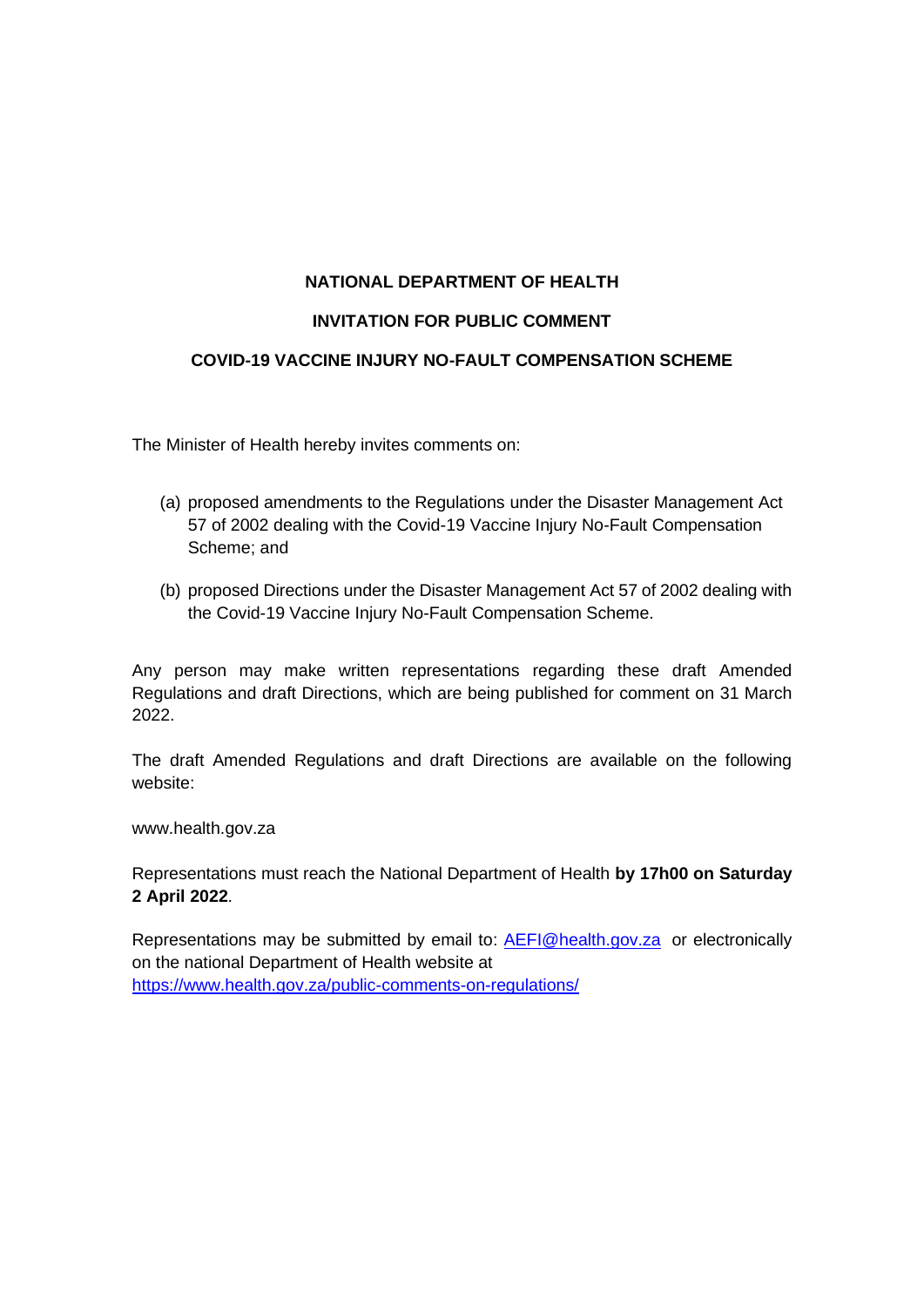# **GOVERNMENT NOTICE DEPARTMENT OF HEALTH**

No. 2022

# **DIRECTIONS ON THE ESTABLISHMENT OF A COVID-19 VACCINE INJURY NO-FAULT COMPENSATION SCHEME: ISSUED IN TERMS OF THE DISASTER MANAGEMENT ACT, 2002 (ACT NO.57 OF 2002)**

I, Dr Matome Joseph Phaahla, Minister of Health, in consultation with the Minister of Finance, hereby publish Directions on the establishment of the COVID-19 Vaccine Injury No-Fault Compensation Scheme, in terms of Regulations 89(4), 93(3); 94(2) and 95(4) of the Regulations made in terms of section 27(2) of the Disaster Management Act, 2002 (Act No. 57 of 2002).

These Directions come into effect on the date of publication of this Notice in the Government Gazette.

**DR MJ PHAAHLA (MP) MINISTER OF HEALTH DATE:**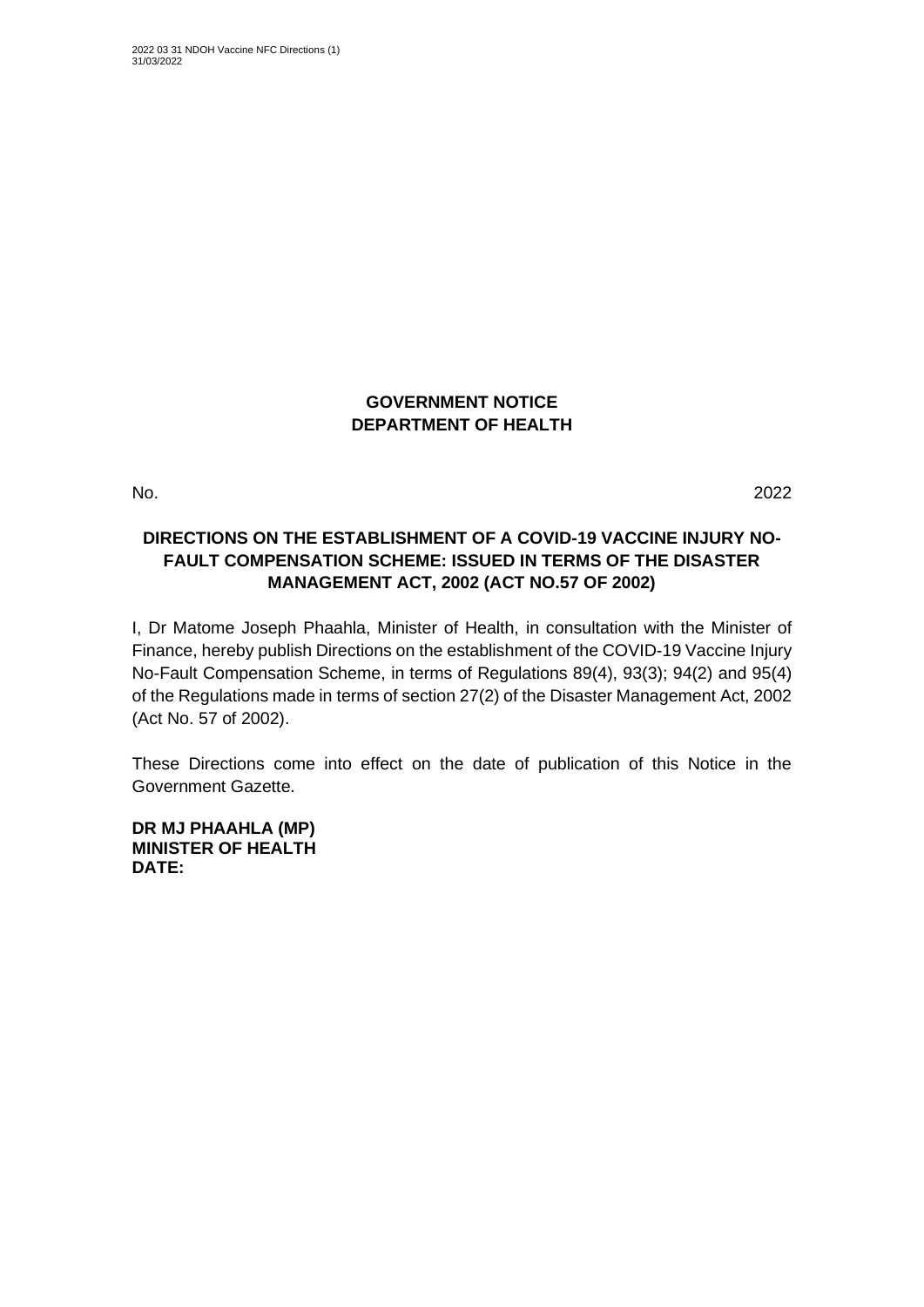# **ARRANGEMENT OF DIRECTIONS CHAPTER I INTERPRETATION**

- **1. Definitions**
- **2. Background and principles**

## **CHAPTER II ADMINISTRATION OF SCHEME**

- **3. Administration**
- **4. Financial management and oversight**
- **5. Functionaries of the scheme**

#### **CHAPTER III COMPENSATION FOR VACCINE INJURY**

- **6. Eligibility**
- **7. Applicable vaccines**
- **8. Types of vaccine injuries compensated**
- **9. Official vaccination sites**
- **10. Duration of injury and period of applicable vaccinations**
- **11. Period in respect of which claims may be instituted**

# **CHAPTER IV**

# **CLAIMS FOR COMPENSATION**

- **12. Procedure for reporting an alleged adverse event**
- **13. Procedure for lodging a claim**
- **14. Causality assessment**
- **15. Quantum assessment**
- **16. Appeals**
- **17. Disclosure of information**

#### **CHAPTER V COMPENSATION**

**18. Quantum and Structure of Compensation**

|                                                                                                                                                                                                                                                                                                                                                                                                                             | SCHEDULE 1 - APPLICABLE VACCINES             |
|-----------------------------------------------------------------------------------------------------------------------------------------------------------------------------------------------------------------------------------------------------------------------------------------------------------------------------------------------------------------------------------------------------------------------------|----------------------------------------------|
|                                                                                                                                                                                                                                                                                                                                                                                                                             | SCHEDULE 2 - OFFICIAL VACCINATION FACILITIES |
|                                                                                                                                                                                                                                                                                                                                                                                                                             | SCHEDULE 3 - AEFI REPORTING OPTIONS          |
|                                                                                                                                                                                                                                                                                                                                                                                                                             | SCHEDULE 4 – CLAIM FORM                      |
|                                                                                                                                                                                                                                                                                                                                                                                                                             | SCHEDULE 5 - APPEAL FORM                     |
| $\begin{array}{c} \mathbf{A} \mathbf{A} \mathbf{B} \mathbf{B} \mathbf{A} \mathbf{B} \mathbf{A} \mathbf{B} \mathbf{A} \mathbf{B} \mathbf{A} \mathbf{A} \mathbf{A} \mathbf{A} \mathbf{A} \mathbf{A} \mathbf{A} \mathbf{A} \mathbf{A} \mathbf{A} \mathbf{A} \mathbf{A} \mathbf{A} \mathbf{A} \mathbf{A} \mathbf{A} \mathbf{A} \mathbf{A} \mathbf{A} \mathbf{A} \mathbf{A} \mathbf{A} \mathbf{A} \mathbf{A} \mathbf{A} \mathbf$ |                                              |

**SCHEDULE 6 – COMPENSATION TABLE**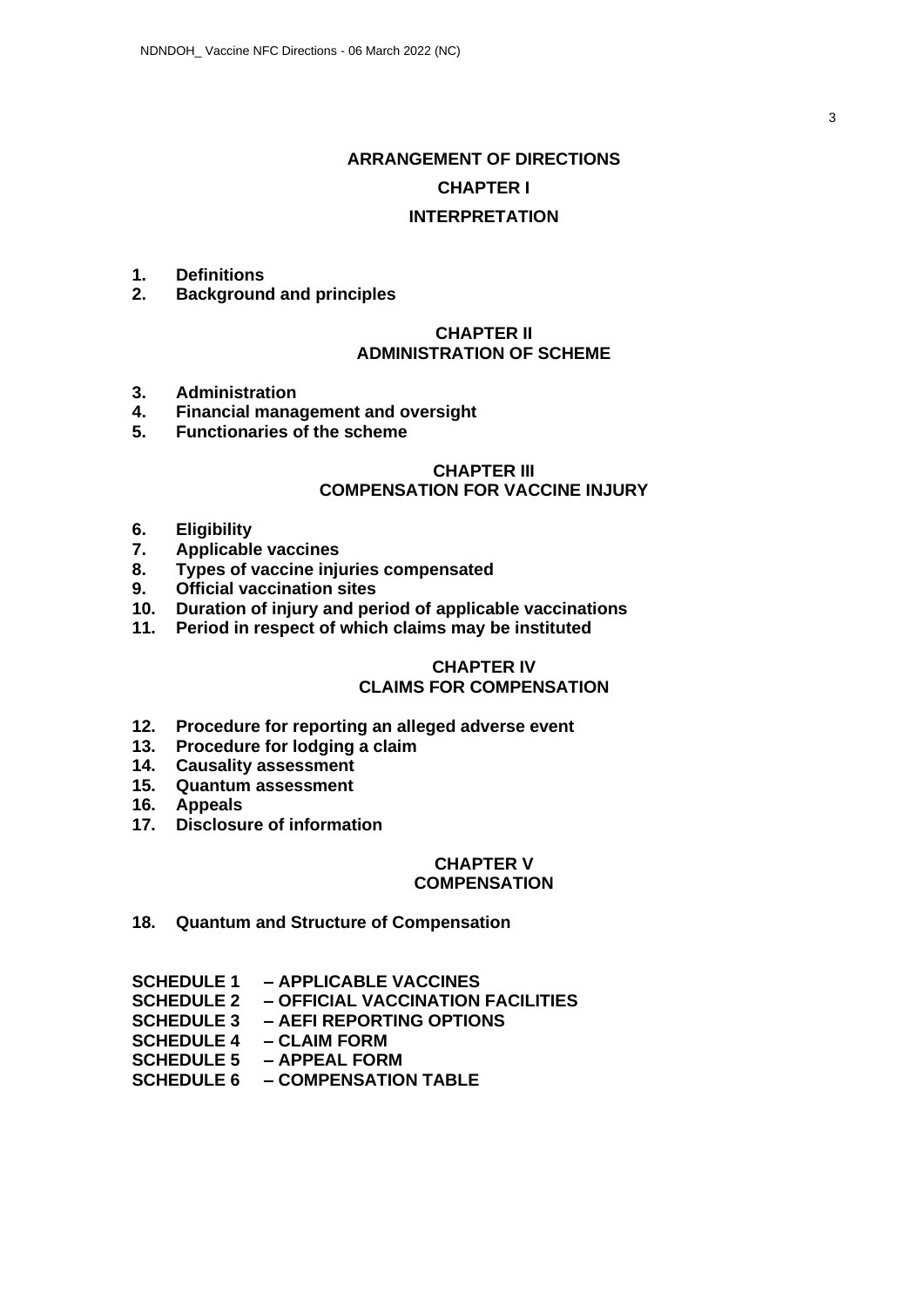#### **CHAPTER I**

#### **INTERPRETATION**

#### 1. **Definitions**

In these directions, a word or expression bears the meaning assigned to it in the Disaster Management Act or in the Regulations, and, unless the context indicates otherwise—

- 1.1 "**Adjudication Panel**" means the national panel established in terms of the regulations to determine eligibility and compensation for a COVID-19 vaccine injury;
- 1.2 "**AEFI**" means any untoward medical occurrence that may present after immunisation but which does not necessarily have a causal relationship with the usage of the vaccine;
- 1.3 "**Appeal Panel**" means the national panel established in terms of the regulations to determine the appeal of a claimant who is dissatisfied with a NISEC or Adiudication Panel outcome:
- 1.4 "**applicable vaccine**" means those COVID-19 vaccines listed in Schedule 1, as amended from time to time, which are procured and distributed by the National Government;
- 1.5 **"assessor"** means a person on a multi-disciplinary team responsible for investigation of AEFI in the private or public sector for the purpose of AEFI causality assessment by NISEC;
- 1.6 "**claimant**" means a person who makes a claim in terms of regulation 95;
- 1.7 "**claim form**" means the paper and digital application form in Schedule 4;
- 1.8 "**Compensation Table**" means the table provided in Schedule 6;
- 1.9 "**COVID-19 vaccine injury**" or "**vaccine injuries**" means a serious injury determined by NISEC to have been caused by a COVID-19 vaccine, and is limited to the injuries set out in paragraph 8;
- 1.10 "**Department**" means the National Department of Health;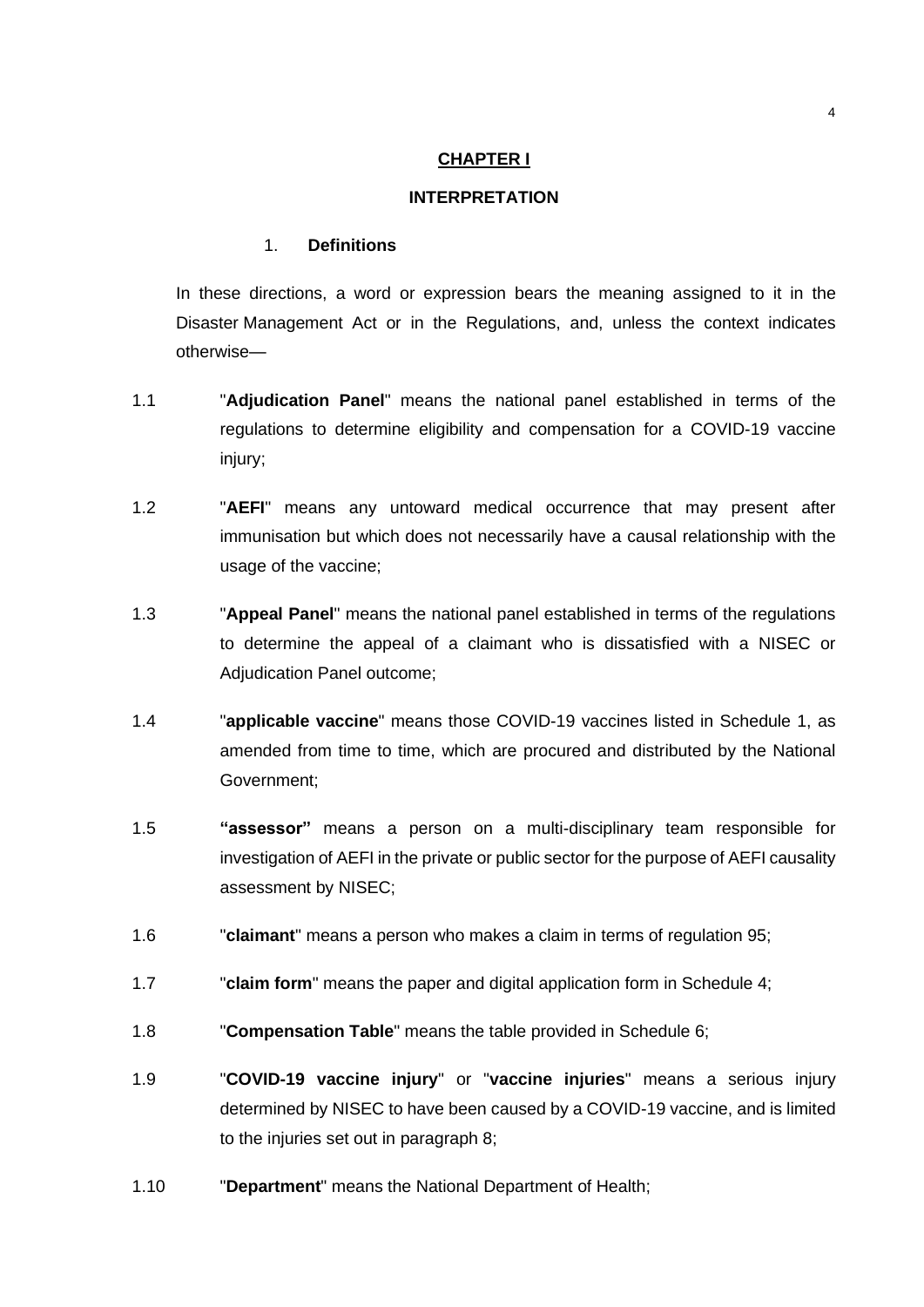- 1.11 "**Directions**" means these directions issued in terms of in terms of Regulations 89(4), 93(3); 94(2) and 95(4) of the Regulations made in terms of section 27(2) of the Disaster Management Act, 2002;
- 1.12 "**Director-General**" means the Director-General: Health;
- 1.13 "**dependant**" means the spouse or partner, or members of the person's immediate family in respect of whom the person is liable for family care and support;
- 1.14 "**eligible persons**" means a person who suffered a serious vaccine injury resulting from the administration of an applicable vaccine at an official vaccination site, or the dependent of a deceased person, who has suffered harm, loss or damage caused by the death of the deceased person, whose death was caused by a vaccine injury resulting from the administration of an applicable vaccine at an official vaccination site;
- 1.15 "**medical practitioner**" means a person registered as such under the Health Professions Act, 1974 (Act No. 56 of 1974);
- 1.16 "**Minister**" means the Cabinet member responsible for Health;
- 1.17 "**NISEC**" means the National Immunisation Safety Expert Committee, being a nonstatutory, standing advisory committee of independent experts appointed by the Minister of Health;
- 1.18 "**PFMA**" means the Public Finance Management Act, 1999 (Act No.1 of 1999);
- 1.19 "**Regulations**" means the regulations published in terms of section 27(2) of the Disaster Managed Act, 2002 (Act No. 27 of 2002) under Government Notice No. R. 480 of 29 April 2020, as amended;
- 1.20 "**SAHPRA**" means the South African Health Products Regulatory Authority established under section 2 of the Medicines and Related Substances Act, 1965 (Act No. 101 of 1965);
- 1.21 "**Scheme**" means the COVID-19 Vaccine Injury No-Fault Compensation Scheme established by regulation 89(1) in terms of section 27(2)*(c)*, *(m)* and *(n)* of the Act;
- 1.22 **"Scheme Administrator"** means the person in the Department designated by the Director-General to administer the Scheme; and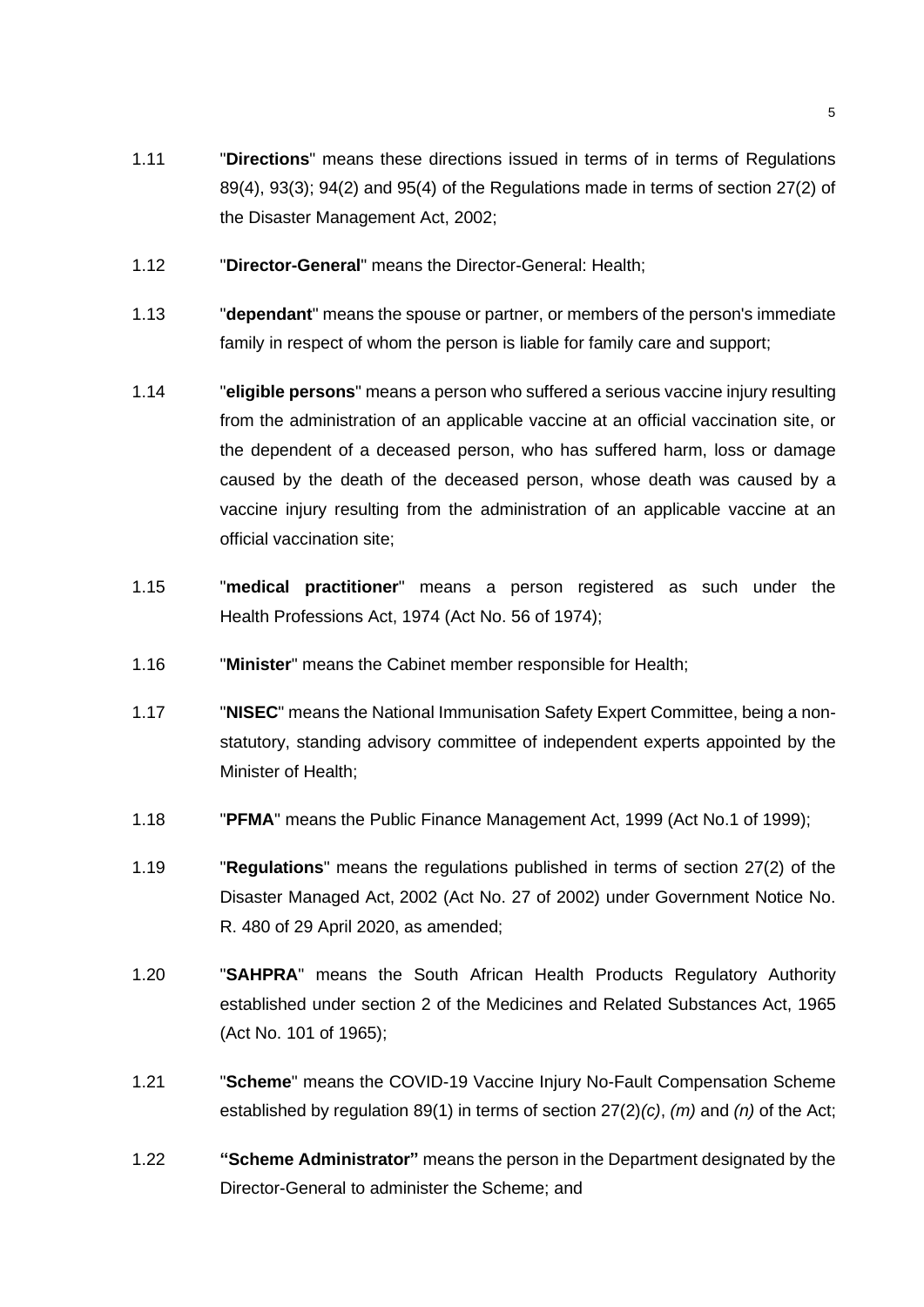- 1.23 "**vaccine card**" means the paper record of vaccinations administered to the vaccinee issued at the official vaccination site;
- 1.24 "**vaccine certificate**" means the digital record of vaccinations administered to the vaccinee and generated from the EVDS.

## 2. **Background and principles**

- 2.1 These Directions intend to facilitate the efficient administration and operation of the Scheme that has been established in the Regulations. The Scheme has been conceptualised in accordance with international best practice and is intended to provide compensation for vaccine injuries in a manner that is reliable, consistent and compassionate.
- 2.2 The Directions uphold and promote the core principles of the Scheme, as are set out in the Regulations.

# **CHAPTER II**

## **ADMINISTRATION OF SCHEME**

#### 3. **Administration**

- 3.1 The Department is responsible for the administration of the Scheme and its funds and the Director-General shall be the accounting officer of the Scheme.
- <span id="page-5-1"></span>3.2 The Director-General shall perform the following functions:
- 3.2.1 provide the necessary human resources and technology to manage the Scheme;
- 3.2.2 approve and release payments to those awarded compensation by the adjudication panel or appeal panel, as the case may be; and
- 3.2.3 advise the Minister on any matter concerning compensation for persons who suffer from a vaccine injury.
- <span id="page-5-0"></span>3.3 The Director-General may, subject to such conditions as he or she may determine, delegate any of his or her powers or assign any of his or her duties, in writing, to an officer in the department, and may at any time cancel any such delegation or assignment.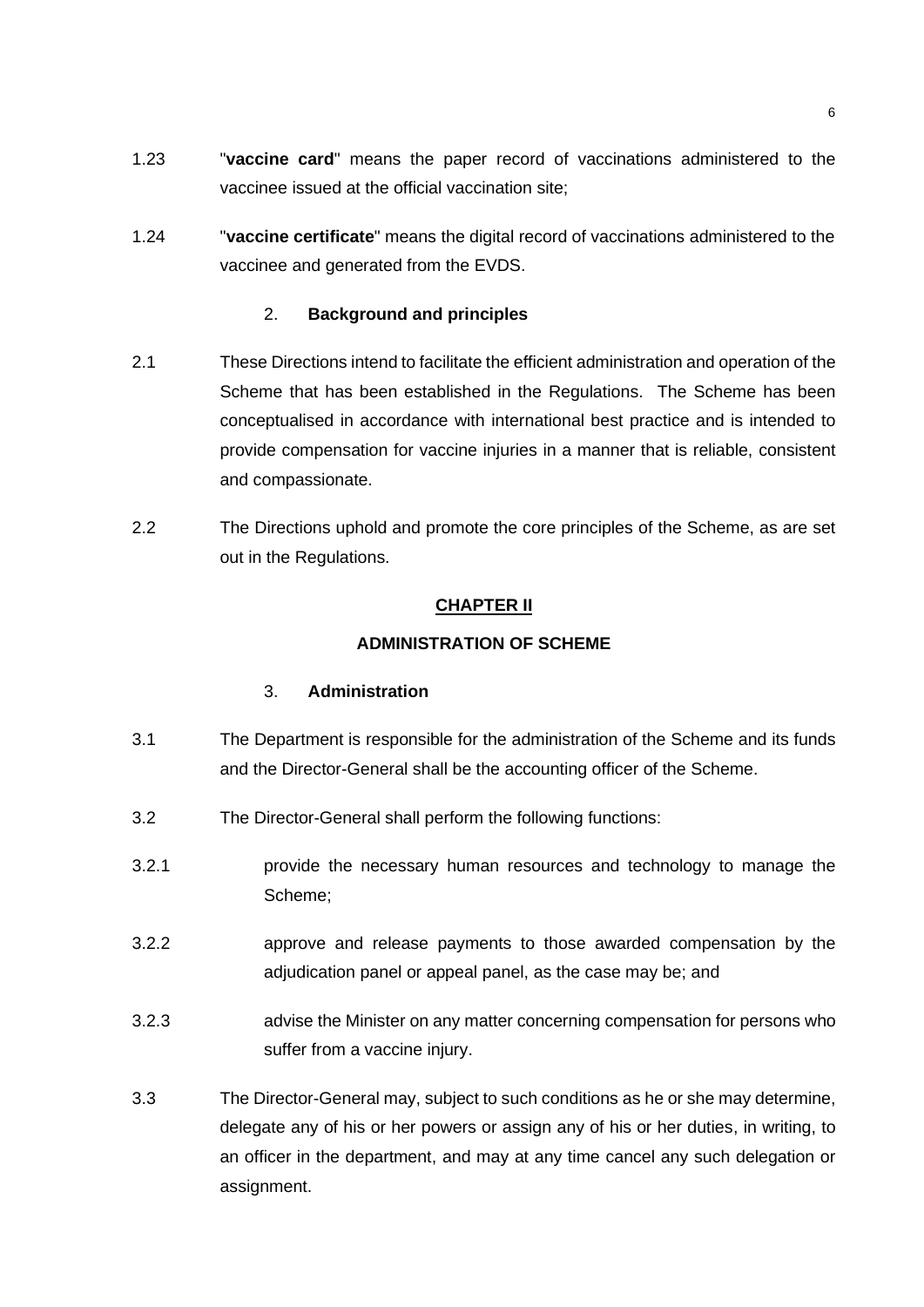- 3.4 A delegation or assignment under paragraph [3.3](#page-5-0) –
- 3.4.1 shall not divest the Director-General of the power delegated or duty assigned, and he or she may at any time amend or set aside any decision made thereunder; and
- 3.4.2 shall not prevent the exercise of the power or the performance of the duty concerned by the Director-General himself or herself.

# 4. **Financial management and oversight**

- 4.1 The Scheme shall, subject to the provisions of the Regulations and these Directions, be under the control of the Director-General and its moneys shall be applied by the Director-General to:
- 4.1.1 the payment of compensation for vaccine injuries, as defined;
- 4.1.2 the payment of expenses incurred in or in connection with the performance of his functions in terms of paragraph [3.2;](#page-5-1)
- 4.1.3 the payment of any other expenditure reasonably incurred by the Director-General in the performance of his or her functions in terms of the Regulations.
- 4.2 The Director-General shall receive all funds appropriated to, received by or donated to the Scheme and shall be charged with the responsibility of accounting for all money received and utilised.
- 4.3 The Audit Committee of the Department must oversee the internal audit of the Scheme.
- 4.4 The Scheme will be audited by the Auditor-General of South Africa (AGSA), as part of the audit of the Department.

## 5. **Functionaries of the Scheme**

- 5.1 Regulation 92(1) establishes the following functionaries of the claims adjudication process of the Scheme:
- 5.1.1 the Adjudication Panel; and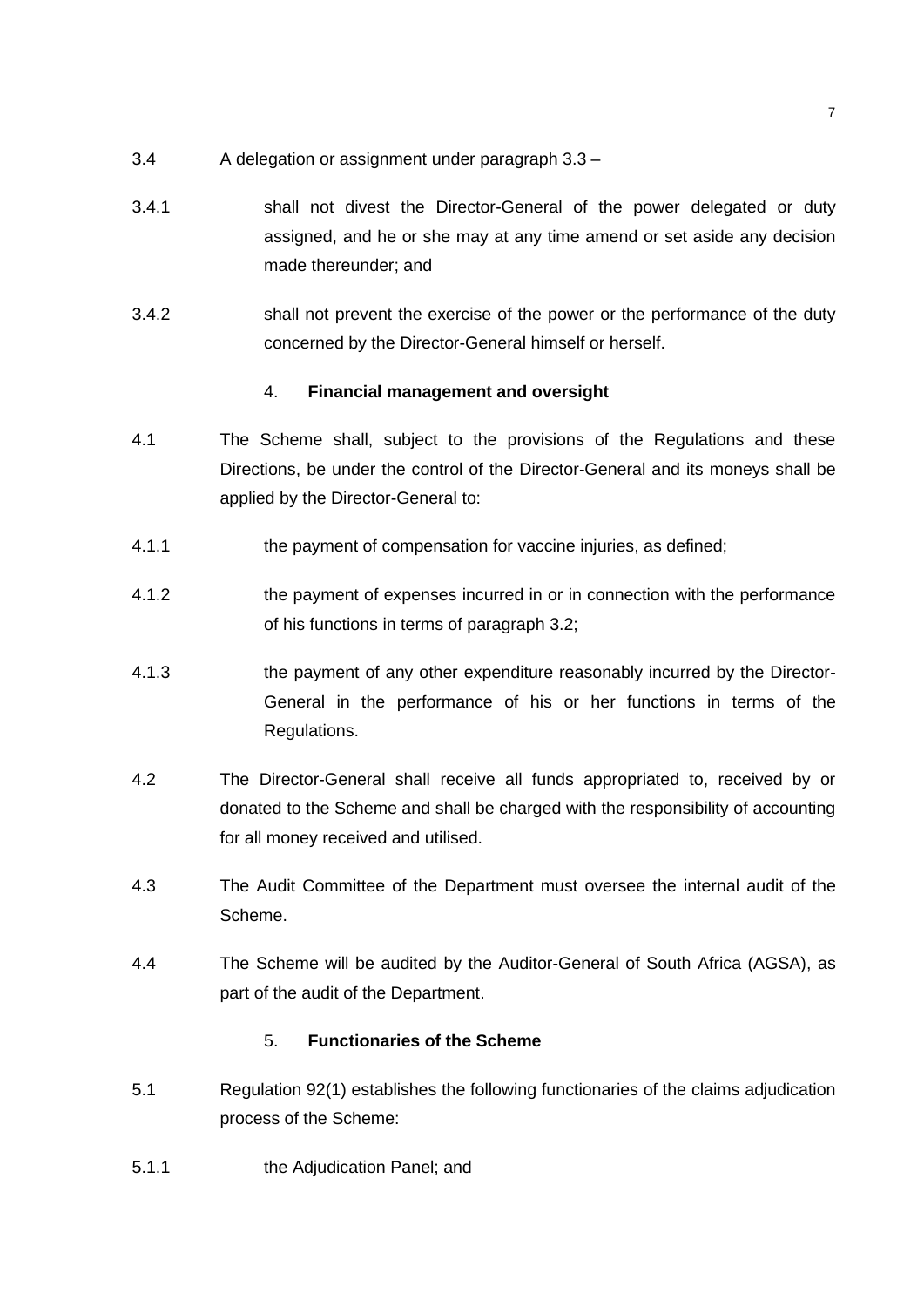- 5.1.2 the Appeal Panel.
- 5.2 The members of the Adjudication and Appeal Panels are appointed for the period, and on the terms and conditions, determined in writing by the Minister.

## 5.3 **The Adjudication Panel**

- 5.3.1 The Adjudication Panel will consist of, at least 3, and not more than 5 members appointed by the Minister following a nomination process, and subject to the criteria set out in these directions and the call for nominations, relating to qualifications, expertise and experience, and whose names shall be published on the Department's website.
- 5.3.2 The members of the Adjudication Panel must include:
- 5.3.2.1 at least one medical practitioner, registered with the Health Professions Council of South Africa, who is not part of the NISEC causality assessment, and who has experience in the assessment of compensation claims;
- 5.3.2.2 a person who has financial expertise; and
- 5.3.2.3 a person with experience in assessing personal damages and/or actuarial expertise, and who has experience in assessment of compensation claims.
- 5.4 The functions of the Adjudication Panel are to:
- 5.4.1 confirm eligibility of a claim;
- 5.4.2 confirm that the NISEC has concluded the investigation and determined that the injury was caused by an applicable vaccine;
- 5.4.3 confirm that the type of vaccine injury qualifies for compensation;
- 5.4.4 confirm that the vaccination was administered as a part of the official vaccination programme at a facility authorised by the department of health to vaccinate;
- 5.4.5 establish the severity and duration of the injury; and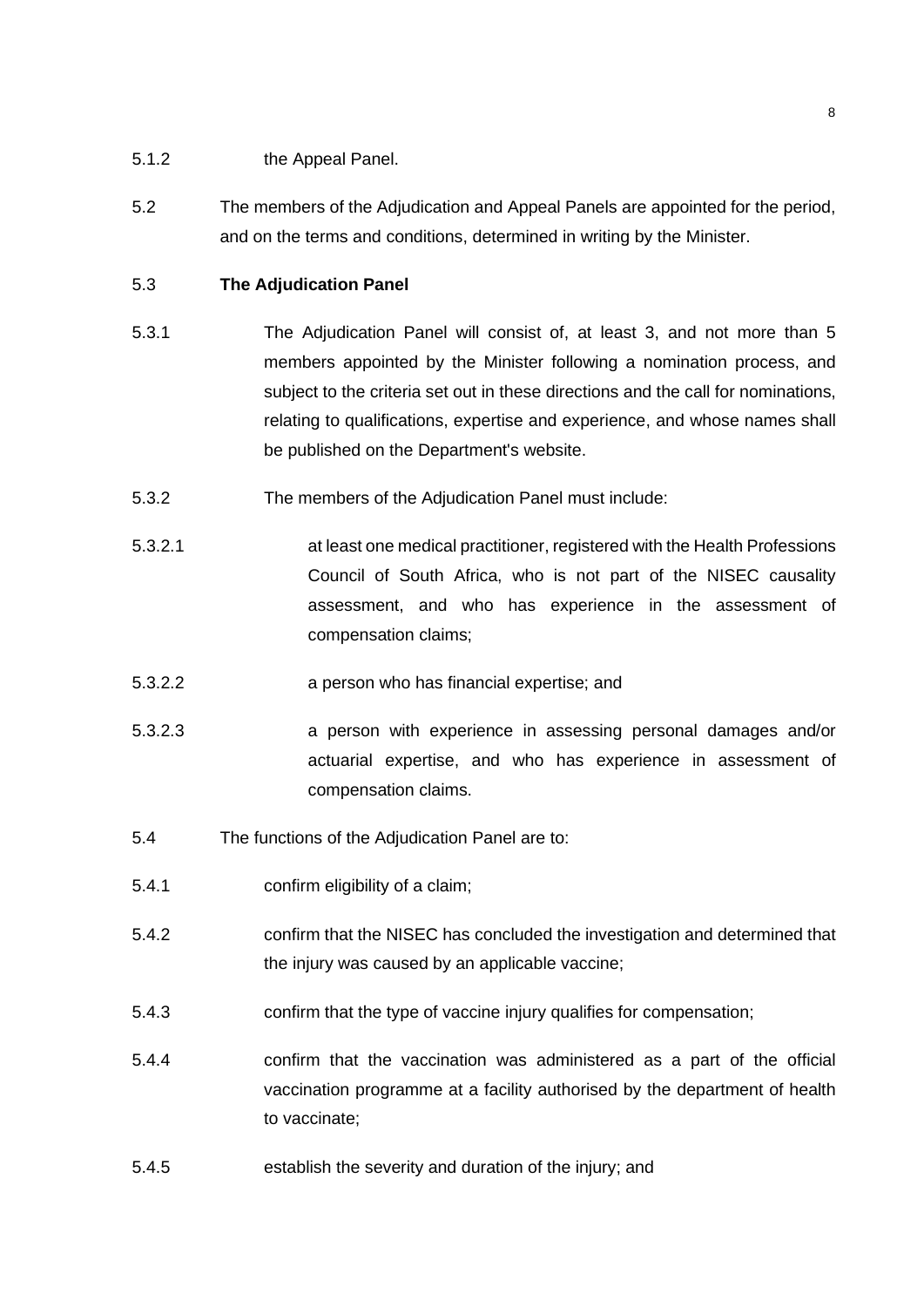- 5.4.6 determine the compensation payable, in line with Schedule 6.
- 5.5 The Adjudication Panel may obtain expert opinions and advice where it deems it is necessary for the proper adjudication of a claim, and may refer a claimant for an external expert assessment.

#### 5.6 **The Appeal Panel**

- 5.6.1 The Appeal Panel will consist of 3 or more permanent members and 2 additional members, who may be appointed if additional expertise is required, who are appointed following a nomination process, and subject to the criteria set out in these directions and the call for nominations, relating to qualifications, expertise and experience, and whose names shall be published on the Department of Health's website.
- 5.6.2 The 3 permanent members of the Appeal Panel must include at least:
- 5.6.2.1 an advocate or attorney with at least 15 years' experience, who is the Chairperson of the Panel;
- 5.6.2.2 a medical practitioner or specialist, registered with the Health Professions Council of South Africa, who is not part of the NISEC causality assessment or the adjudication panel, and who has experience in assessment of compensation claims;
- 5.6.2.3 a person who has financial expertise; and
- 5.6.2.4 a person with experience in assessing personal damages and/or actuarial expertise, who has experience in assessment of compensation claims and is not linked to the adjudication panel.
- 5.6.3 The Minister may appoint 2 (two) additional non-permanent members to the Appeal Panel if, in the opinion of the chairperson of the appeal panel:
- 5.6.3.1 the issues before the Appeal Panel require an individual or individuals with particular expertise and/or skills; or
- 5.6.3.2 the appointment of further members is required for the Appeal Panel to operate effectively.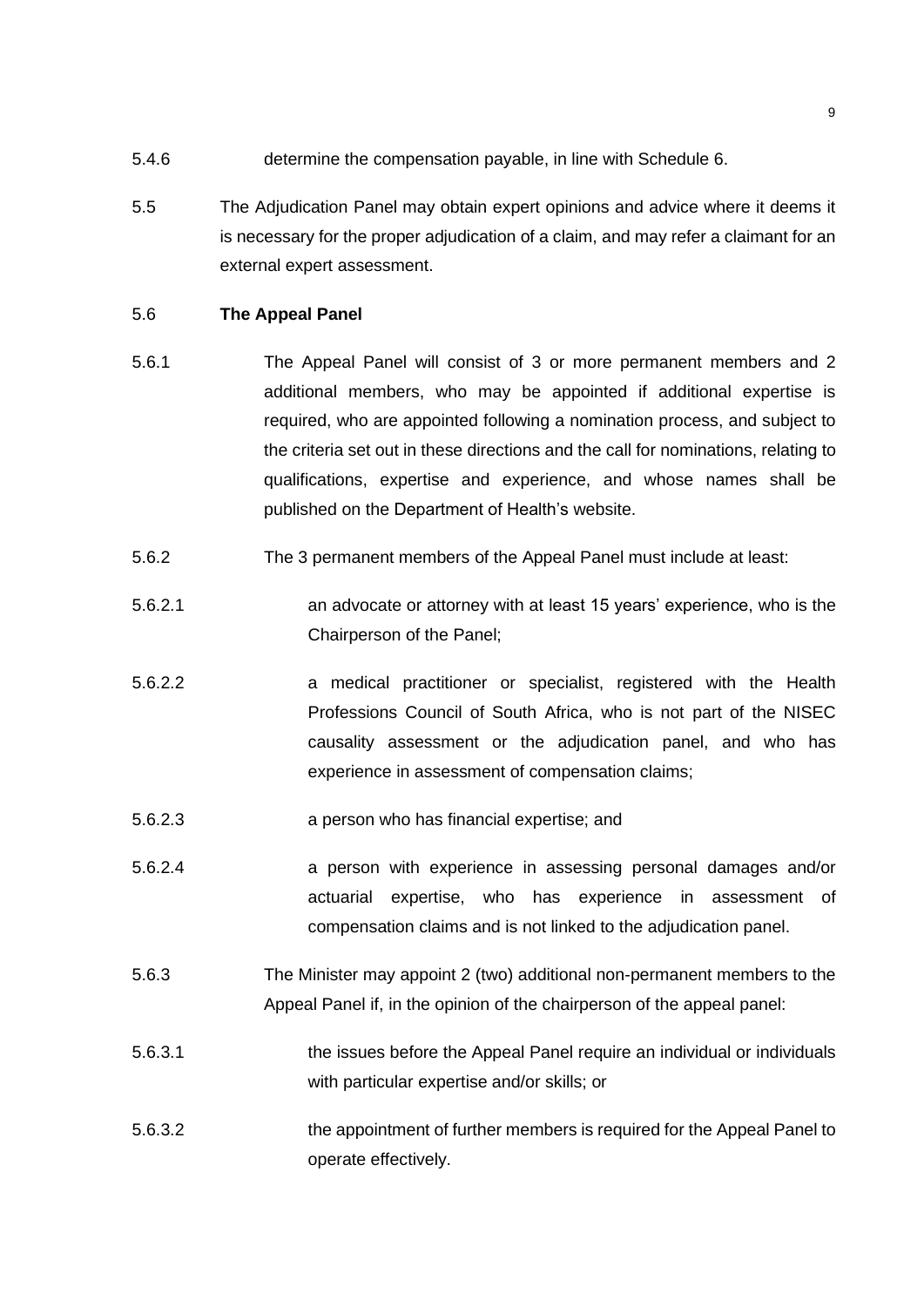# 5.6.4 The Appeal Panel may obtain expert opinions and advice where it deems it is necessary for the proper adjudication of a claim, and may refer a claimant for an external expert assessment.

# **CHAPTER III**

# **COMPENSATION FOR VACCINE INJURY**

# 6. **Eligibility**

In terms of regulations 93(1) and 93(2), any person who has suffered a serious COVID-19 injury as specified in paragraph 8 caused by the administration of an applicable vaccine referred to in paragraph 7 and Schedule 1, or the dependent of a deceased person whose death resulted from the administration of an applicable vaccine, at an official vaccination site referred to in paragraph 9 and Schedule 2, may be eligible for compensation from the Scheme.

## 7. **Applicable vaccines**

Applicable vaccines are those set out in Schedule 1.

# 8. **Types of vaccine injuries compensated**

- 8.1 Vaccine injuries that are covered by the Scheme are serious injuries resulting in:
- 8.1.1 permanent physical or mental impairment;
- 8.1.2 temporary physical or mental impairment;
- 8.1.3 death.

## 9. **Official vaccination sites**

Those public and privately managed sites within the Republic that have been designated by the Department for the administration of applicable vaccines and which are authorised and listed in the Master Facilities List (MFL) of the Department.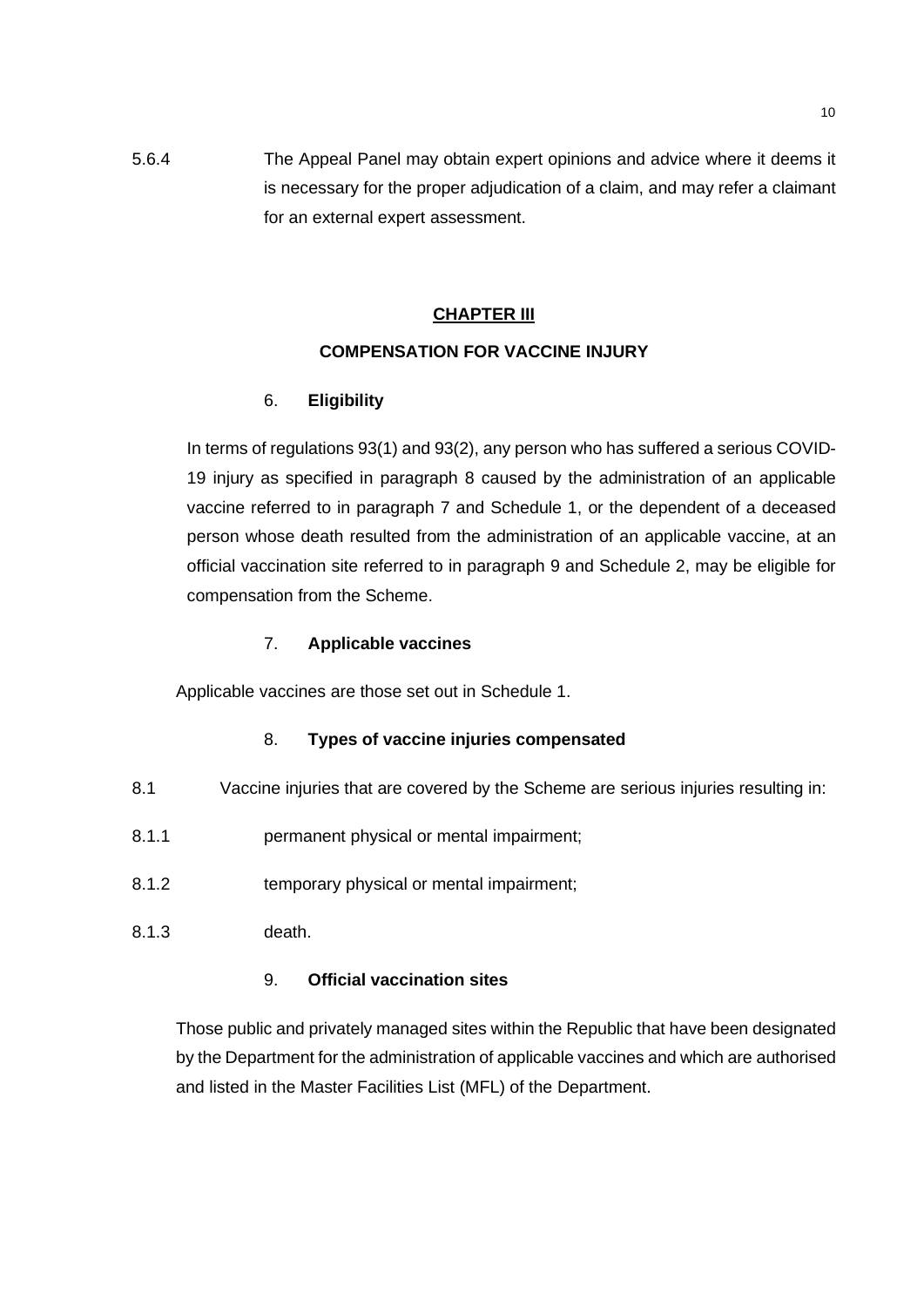# 10. **Duration of injury and period of applicable vaccinations**

- 10.1 The duration of the injury that may qualify for compensation may be determined as temporary (completely resolves after any length of time) or permanent (injury does not resolve).
- 10.2 The period of applicable vaccinations commences from  $17<sup>th</sup>$  May 2021 and ends one year after the last dose of applicable vaccine is administered.

# 11. **Period in respect of which claims may be instituted**

- 11.1 A claim for compensation for an AEFI that results in causally linked injury must be lodged with the Administrator within 30 days after the claimant, or duly authorised person have been informed, in writing, of the outcome of a NISEC causality assessment by the Administrator.
- 11.2 Once the Administrator informs the claimant, or duly authorised person, that NISEC has determined that the injury was caused by an applicable vaccine, the claimant may lodge the claim.

# **CHAPTER IV**

## **CLAIMS FOR COMPENSATION**

## 12. **Procedure for reporting an alleged adverse event**

- 12.1 All claims for compensation in respect of a vaccine injury must commence with reporting of the AEFI, followed by investigation of the AEFI, and causality assessment, using the reporting options set out in Schedule 3.
- 12.2 An AEFI must be reported within 30 days of the onset of the AEFI, through the mechanism specified in Schedule 3.

## 12.3 **Powers of the Department regarding AEFI investigations**

- 12.3.1 NISEC is responsible for determination of causality of the alleged vaccine injury.
- 12.3.2 The Department assessor/s seized with collection of the evidence required by NISEC in the determination of causality may investigate any matter that they may deem necessary for the performance of their functions.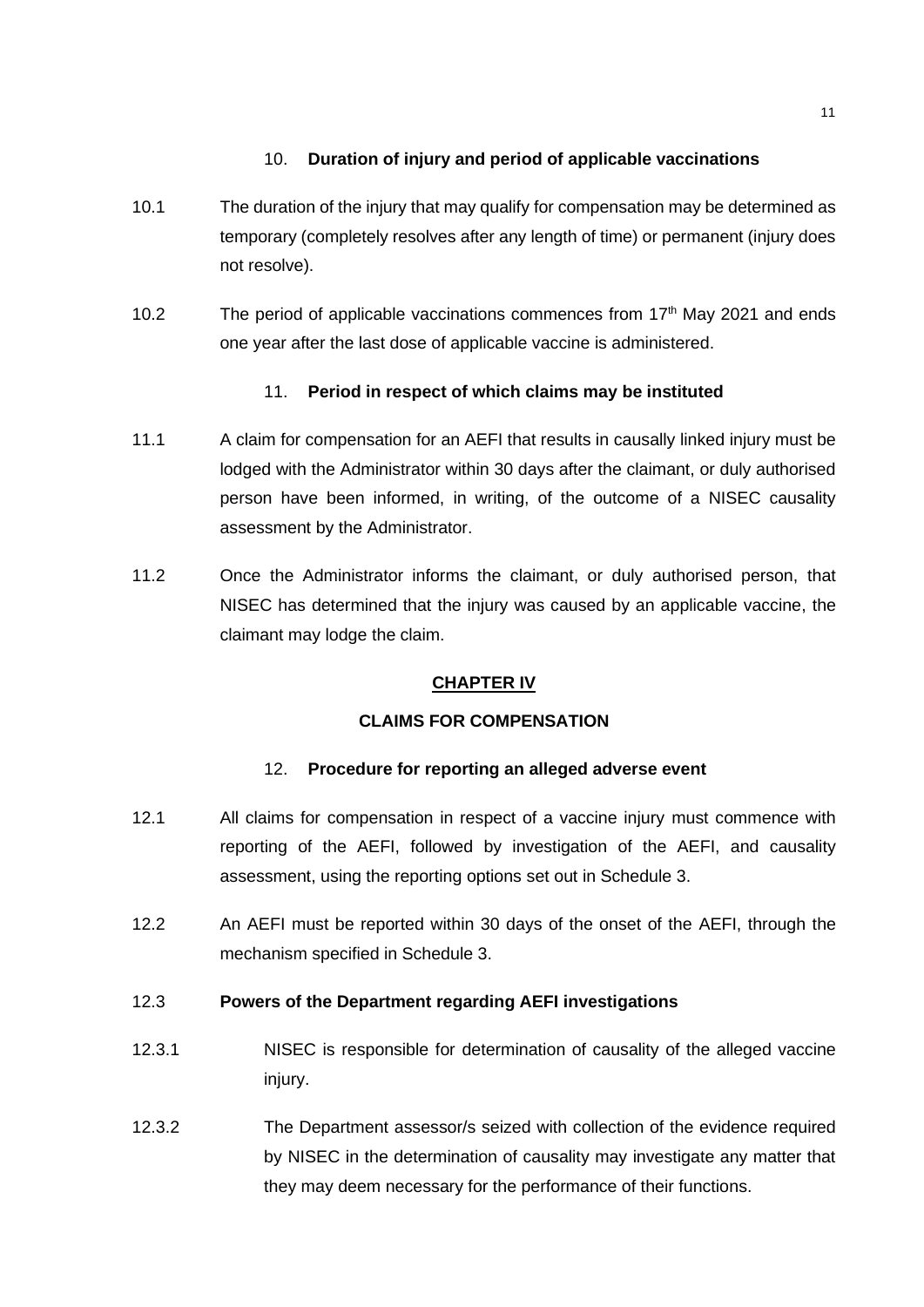- 12.3.3 In the course of any such investigation, an assessor may –
- 12.3.3.1 without previous notice, at all reasonable times enter any premises, and take an interpreter or other assistant with them onto the premises;
- 12.3.3.2 whilst on the premises, or at any time thereafter, question any person who is or was on the premises, either alone or in the presence of any other person on any matter to which the Regulations or these Directions relate;
- <span id="page-11-0"></span>12.3.3.3 order any person who has control over or custody of any book, document, or thing on or in those premises to produce forthwith, or at such time and place as may be determine by the assessor, such book, document or thing;
- <span id="page-11-1"></span>12.3.3.4 seize any book, document or thing which in the assessor/s opinion may serve as evidence in any matter in terms of the Regulations or these Directions; and
- 12.3.3.5 examine or cause to be examined any book, document or thing produced or seized in terms of paragraph [12.3.3.3](#page-11-0) or [12.3.3.4,](#page-11-1) and make extracts therefrom or copies thereof, and order any person who is in the assessors' opinion qualified to explain any entry therein.

## 13. **Causality assessment**

## 13.1 **Determination of causality**

13.1.1 Pursuant to the report of an AEFI in terms of **Error! Reference source not found.**, NISEC must make a recommendation as to whether the claimant's reported vaccine injury meets the requirements of being causally linked to the applicable vaccine.

## 14. **Procedure for lodging a claim**

14.1 When NISEC determines that an applicable vaccine has been causally linked to an injury, NISEC must inform the Department, and the Department must then notify the Scheme Administrator within 28 days of the NISEC determination.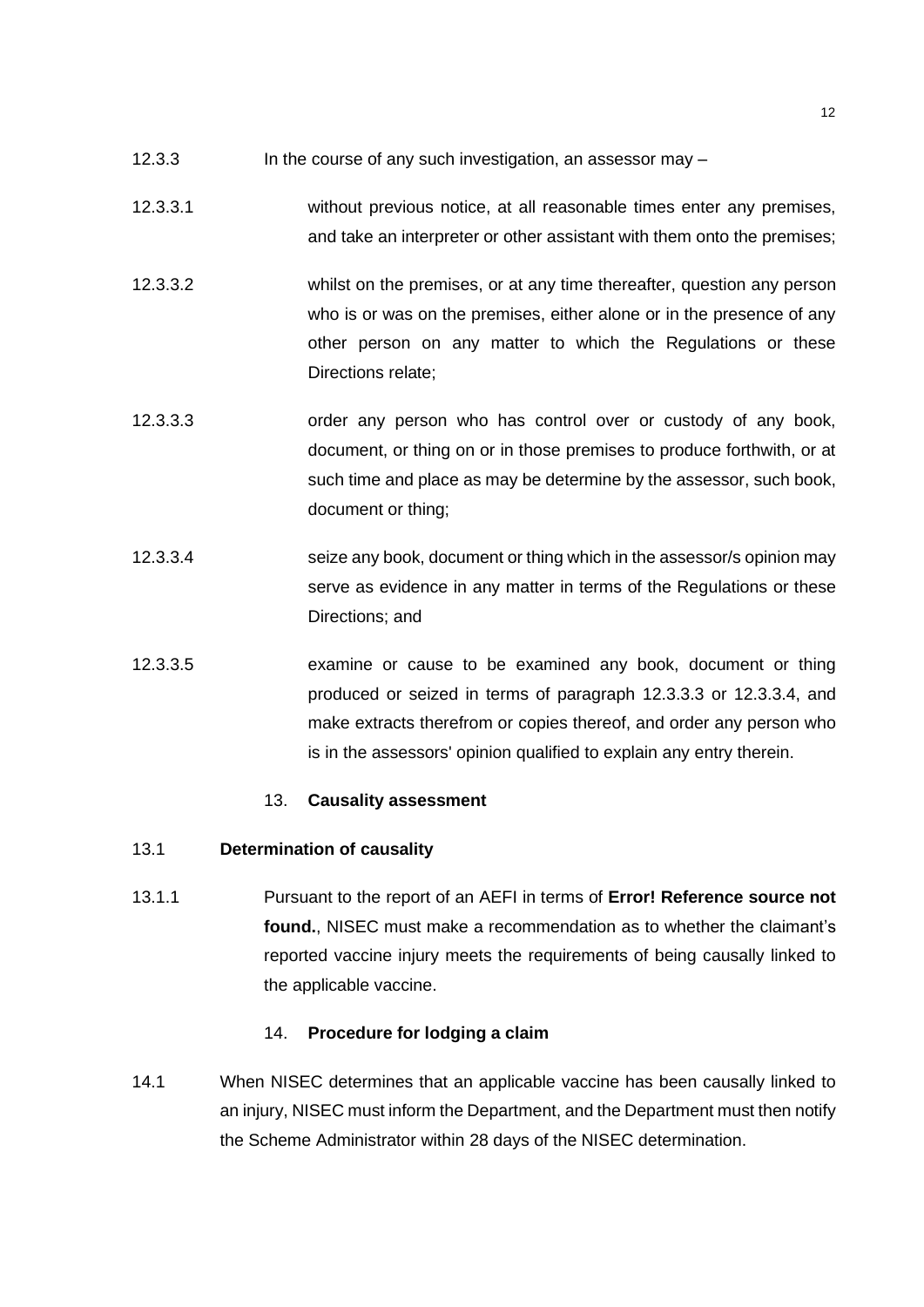- 14.2 The Scheme Administrator must inform the eligible person, or the dependant, or the parent or legal guardian in the case of a child of the causality determination and assist with the lodging of a compensation claim.
- 14.3 Claims must be lodged by—
- 14.3.1 an eligible person; or
- 14.3.2 where the eligible person lacks full capacity, a person duly authorised to act on behalf of the eligible person.
- 14.4 When the claimant referred to in paragraph **Error! Reference source not found.** is a dependant, such a claim must be indicated in section A of the Claim Form in Annexure 3, and must include—
- 14.4.1 the death certificate of the deceased person;
- 14.4.2 in the case of a claim made by a spouse, a certified copy of the marriage certificate;
- 14.4.3 in the case of a claim made by a child, a certified copy of the claimant's unabridged birth certificate;
- 14.4.4 in the case of a claim made by other dependants, documentary evidence that the deceased person was liable for family care and support.
- 14.5 Following the submission of a claim in accordance with the procedure set out in this paragraph—
- 14.5.1 the claimant will be notified and provided with the date on which their AEFI was received by NISEC;
- 14.5.2 the AEFI will be investigated by the relevant assessor as identified by the Department in the specified province, and once the investigation is concluded;
- 14.5.3 NISEC shall consider the AEFI and assess whether the injury was caused by the applicable vaccine;
- 14.5.4 to determine causality, NISEC shall apply the World Health Organisation Methodology for Causality assessment of AEFI as may be published from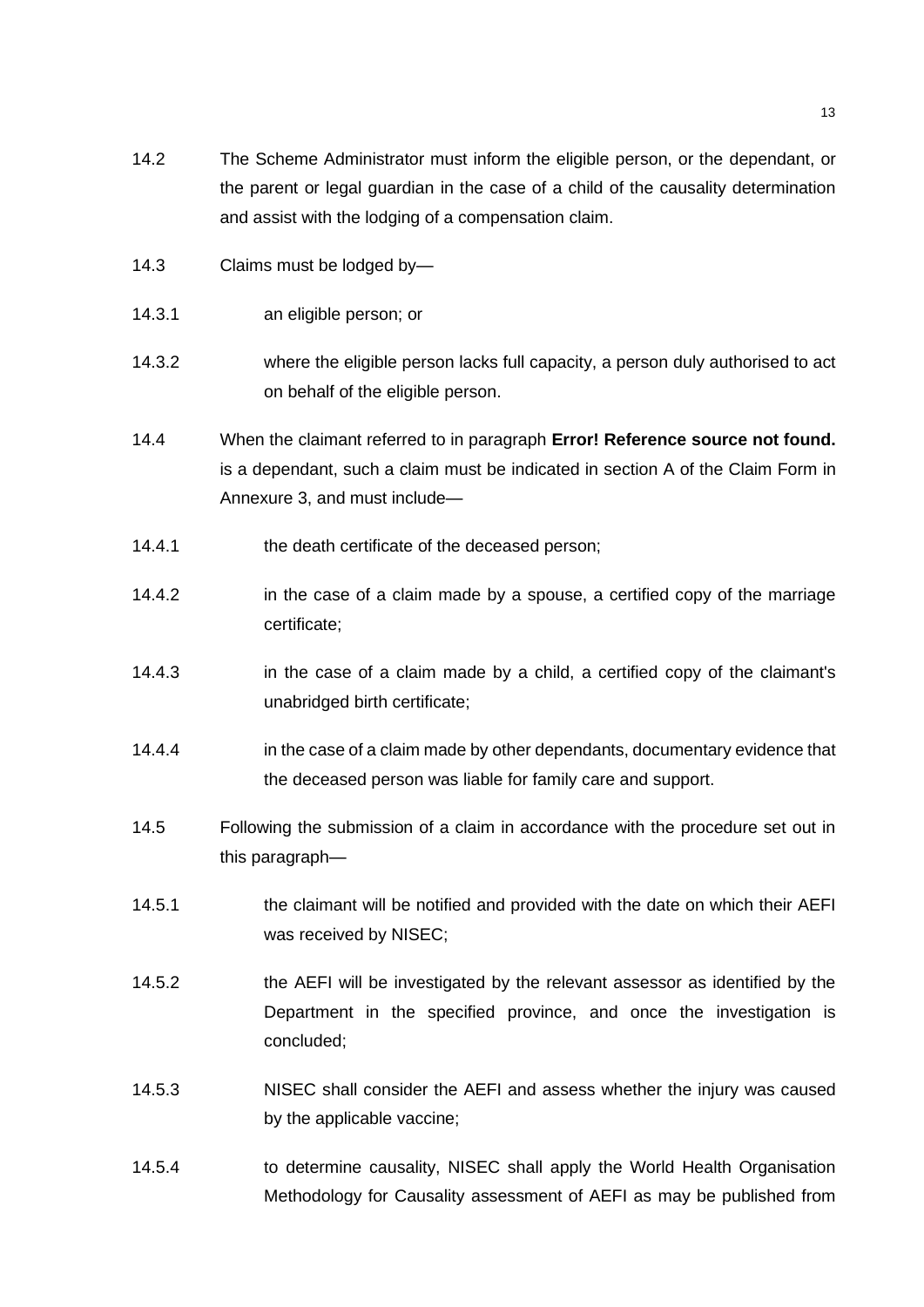time to time by the World Health Organisation;

14.5.5 the assessment referred to in 13.1.1 shall be based on a balance of probabilities.

#### 15. **Quantum assessment**

#### <span id="page-13-1"></span>15.1 **Assessment process**

- <span id="page-13-0"></span>15.1.1 Upon receipt of a claim that is determined by NISEC to be causally linked to an applicable vaccine, the designated members of the Adjudication Panel must determine the eligibility of the claim in terms of regulation 93 and consider and assess the quantum of that particular claim.
- 15.1.2 The assessment referred to in [15.1.1](#page-13-0) must be made within 30 days from the date of receipt of the claim from the eligible person, or the dependant, or the parent or legal guardian in the case of a child.
- 15.1.3 The Adjudication Panel, at its discretion, may—
- 15.1.3.1 request a member who is a medical practitioner to examine the patient;
- 15.1.3.2 accept the referring or accompanying physician's report regarding the assessment of disability;
- 15.1.3.3 refer the claimant for an expert assessment**.**

## 15.2 **Recommendation on quantum and structure of compensation**

- 15.2.1 The Minister must determine a table to be used for the quantification of the percentage of disability for the purposes of determining compensation.
- 15.2.2 Pursuant to the assessment of a claim in terms of [15.1,](#page-13-1) the Adjudication Panel must make a recommendation on the quantum and structure of compensation for the claim to the Director General for approval in accordance with the principles set out in Chapter V.
- 15.2.3 The Director General will authorise the Department to make the approved payments.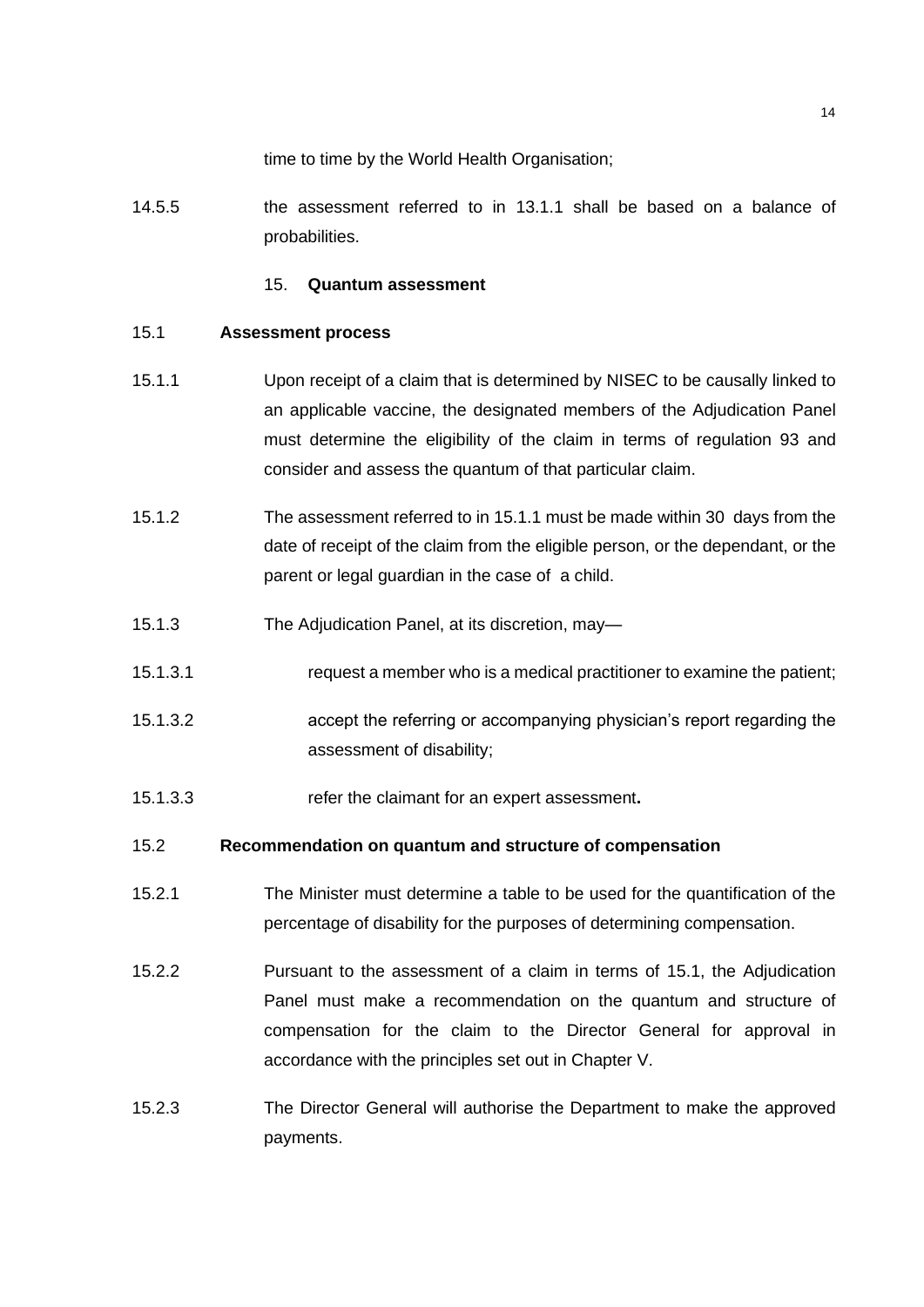#### 16. **Appeals**

#### 16.1 **Appeal by a claimant**

- <span id="page-14-0"></span>16.1.1 Any claimant who is dissatisfied by:
- 16.1.1.1 the determination by NISEC that the reported AEFI is not causally linked to an applicable vaccine; or
- 16.1.1.2 a determination by the Adjudication Panel that the claim is ineligible in terms of regulation 93, or
- 16.1.1.3 the quantum and structure of compensation determined by the Adjudication Panel,

may appeal against that decision to the Appeal Panel.

- 16.1.2 The operation of any decision that is the subject of an appeal under [16.1.1](#page-14-0) shall be suspended pending the decision of the Appeal Panel on such appeal.
- <span id="page-14-1"></span>16.1.3 An appeal contemplated in [16.1.1](#page-14-0) shall be lodged in writing on the prescribed Appeal Form in Schedule 4. Such an appeal shall be lodged within 90 days from the date on which the claimant is notified of the outcome of his or her claim by the Adjudication Panel.
- 16.1.4 Condonation for the late filing of an appeal may be permitted by the chairperson of the Appeal Panel on good cause shown.
- 16.1.5 A claimant who lodges an appeal may be permitted to appear, either by themselves or with a medical practitioner if the rejection was on the grounds of non-causality, or another representative if the objection relates to the awarded quantum and structure of a compensation award, in person before the Appeal Panel.
- <span id="page-14-2"></span>16.1.6 The Appeal Panel may, at any stage before it reaches a decision on appeal, call for new information or further evidence relevant to the claim, including by:
- 16.1.6.1 in writing requesting any person, in its opinion, who may be able to give material information concerning the subject of the appeal or who, in its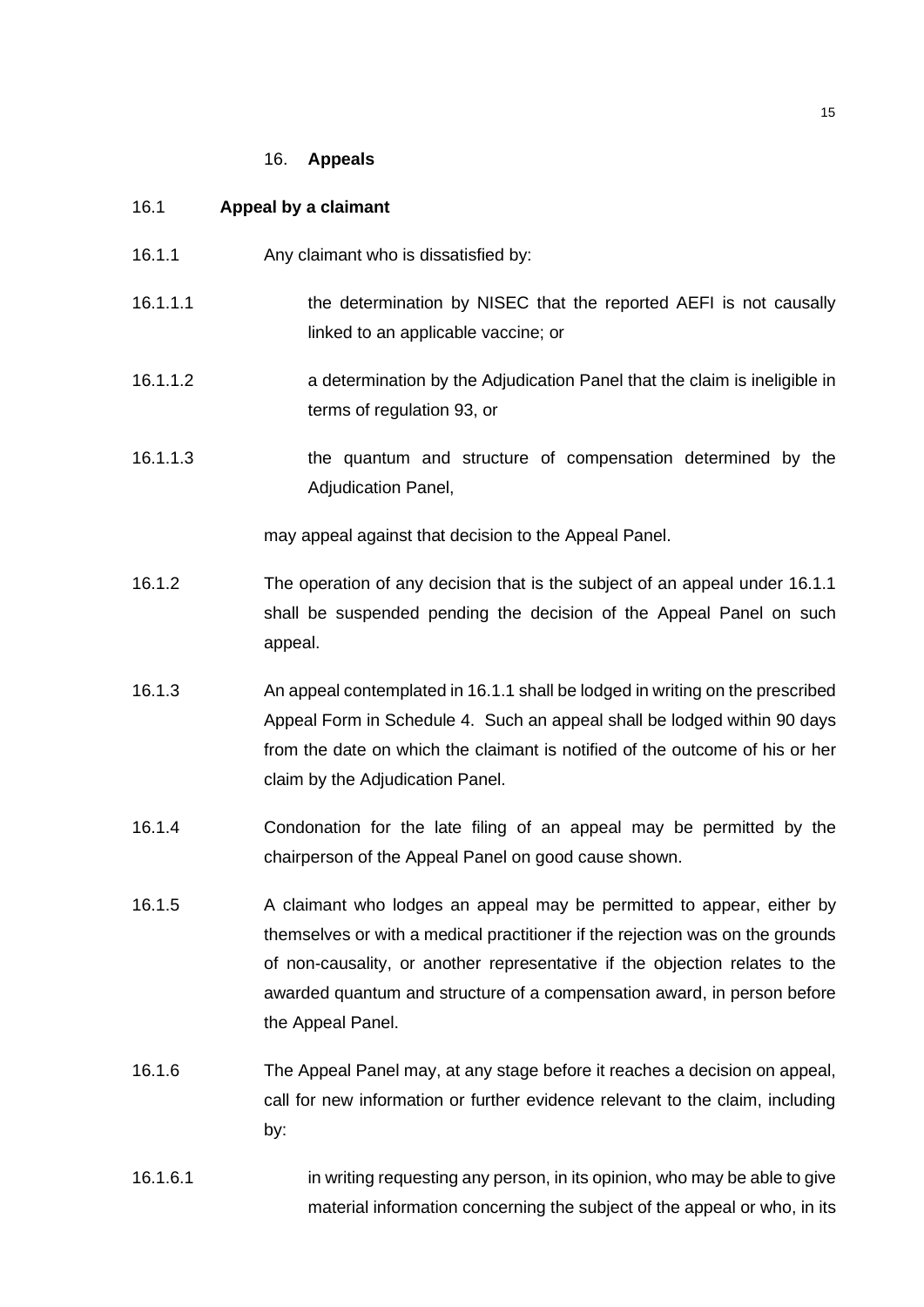- 16.1.6.2 that may be retained by the Appeal Panel for examination.
- 16.1.7 The Appeal Panel must, within 60 days of receipt of either the Appeal Form contemplated in subsection [16.1.3](#page-14-1) or the receipt of all the information contemplated in [16.1.6,](#page-14-2) whichever is the latter, either:
- 16.1.7.1 confirm the decision of the Adjudication Panel;
- 16.1.7.2 set aside the decision of the Adjudication Panel; or
- 16.1.7.3 amend the decision of the Adjudication Panel, alternatively, substitute the decision of the Adjudication Panel with a decision of its own.
- 16.1.8 The decision of the Appeal Panel (a consensus of the members of the Appeal Panel sitting in respect of a particular appeal) shall be in writing and a copy of such decision shall be provided to the claimant as soon as possible after such decision is taken. A copy of the decision must also be communicated to the Director-General.

#### 17. **Disclosure of information**

- 17.1 No person shall disclose any information obtained by himself or herself in the performance of their functions in terms of the provisions of the Regulations or these Directions, except –
- 17.1.1 to the extent to which it may be necessary for the proper administration of a provision of the Regulations or these Directions; or
- 17.1.2 for the purposes of the administration of justice; or
- 17.1.3 at the request of the Minister or any other person entitled thereto.
- 17.2 A medical or other registered health practitioner may disclose information that is necessary for the proper administration of a provision of the Regulations or these Directions, notwithstanding any other law that may otherwise prohibit such disclosure.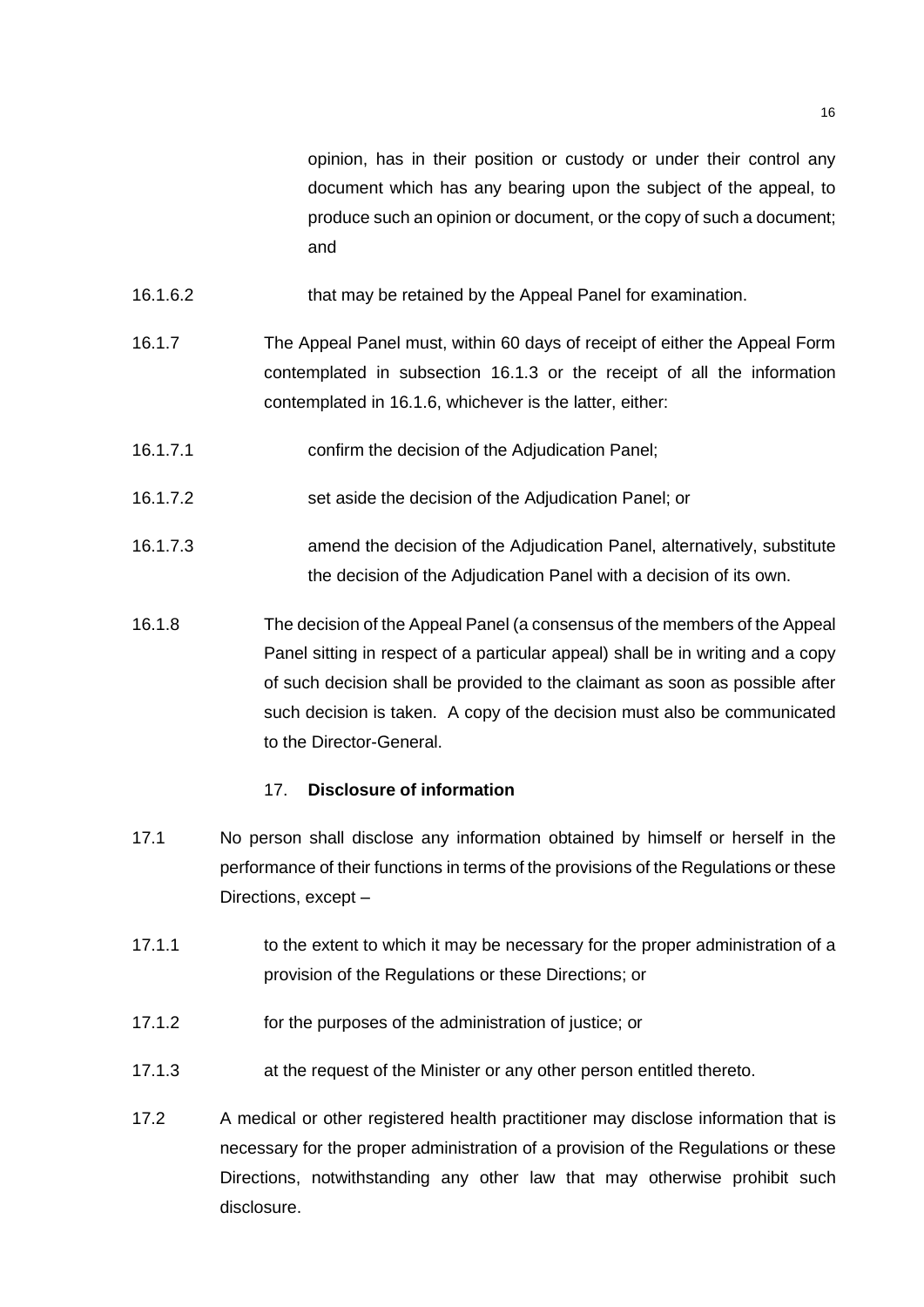#### **CHAPTER V**

#### **COMPENSATION**

#### 18. **Quantum and Structure of Compensation**

- 18.1 The quantum of compensation will be determined by the Adjudication in accordance with the Compensation Table provided in Schedule 6 and approved by the Director General.
- 18.2 Compensation shall be a capped amount in respect of the type of injury listed under a COVID-19 Vaccine Injury and shall make provision for lump sum compensation payments.
- 18.3 Compensation in terms of the Scheme only covers those aspects specified in Schedule 6.
- 18.4 A person who has submitted a claim for compensation under the Compensation for Occupational Injuries and Diseases Act, 130 of 1993 for an AEFI arising from vaccination shall not be eligible for compensation under the Regulations and these Directions.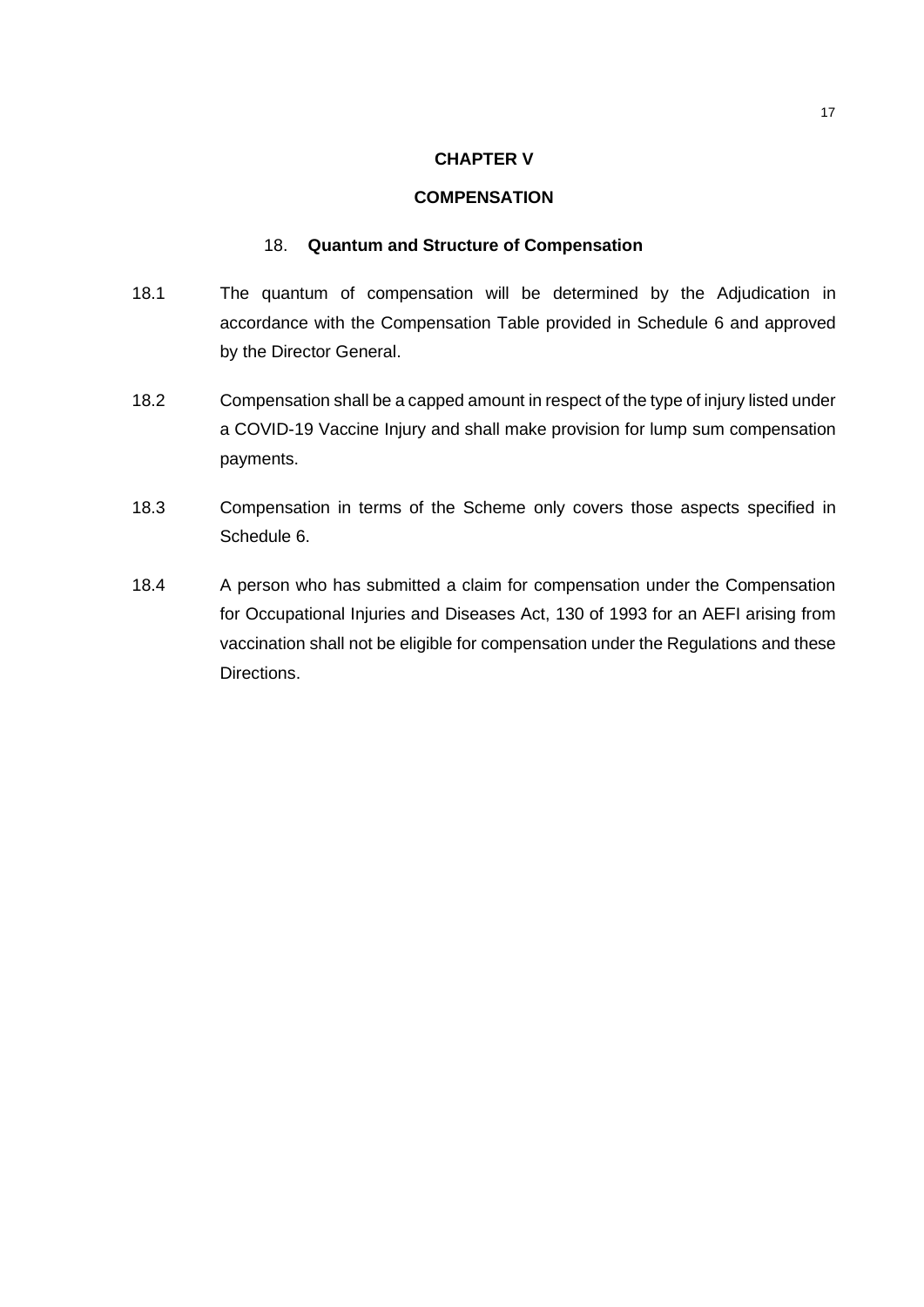## **APPLICABLE VACCINES**

The following vaccines approved for use by the South African Health Products Regulatory Authority (SAHPRA):

- 1. Comirnaty and Pfizer-BioNTech COVID-19 Vaccine
- 2. Johnson & Johnson's Janssen COVID-19 Vaccine, Name: JNJ-78436735, Manufacturer: Janssen Pharmaceuticals Companies of Johnson & Johnson,

that were donated to the National Department of Health, obtained by the Government of South Africa in terms of the CoVAX facility, or which were procured by the Government of the Republic of South Africa acting through the National Department of Health in terms of the following agreements:

- 1. with Pfizer Laboratories Proprietary Limited dated 26 March 2021 and 04 April 2021;
- 2. with Janssen Pharmaceutica NV dated dated 16 February and18 April 2021.

# **SCHEDULE 2**

# **OFFICIAL VACCINATION FACILITIES**

As registered on the Master Facilities List (MFL) and published on the Department website from time to time.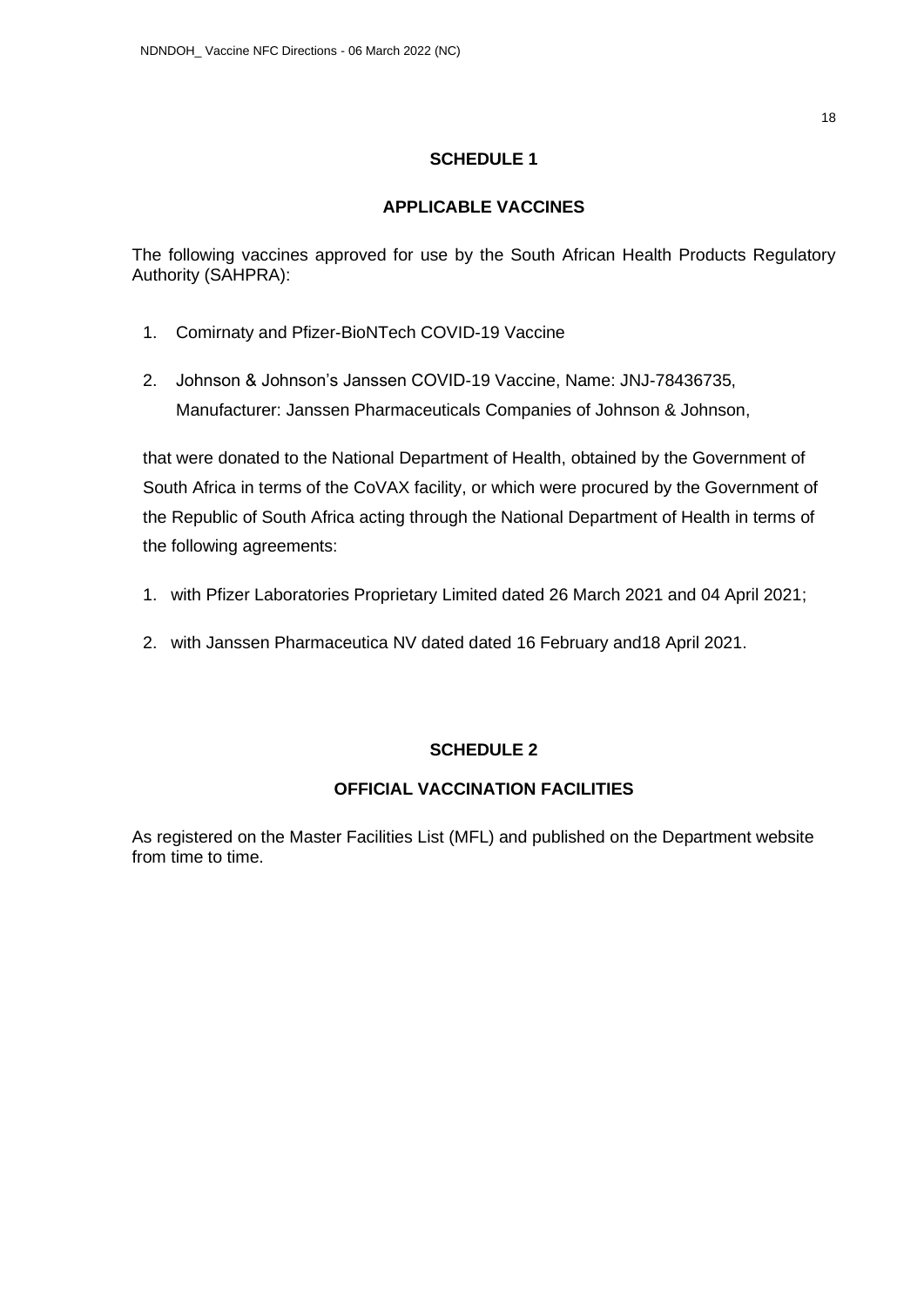# **AEFI REPORTING OPTIONS**

- 1. The reporting of an Adverse Event Following Immunisation (AEFI) is **not a claim for compensation** but is a prerequisite for an investigation into causality which may result in a claim.
- 2. Adverse Events Following Immunisation (AEFI) may be reported in any one of the following ways:
	- MedSafety Mobile application of SAHPRA
	- At the health facility paper-based forms or app CASE REPORT FORM (CRF) FOR ADVERSE EVENTS FOLLOWING IMMUNISATION (AEFI)
	- On the COVID-19 hot line 0800 029 999

all of which methods are reported through [aefi@health.gov.za](mailto:aefi@health.gov.za) to the Vigilance Hub, which is managed by SAHPRA and visible to the National Department of Health, as a common data base of AEFI.

- 3. The reports are classified as:
	- Minor no further investigation
	- Severe trigger event
		- $\circ$  minor outcome no further investigation
		- o serious outcome
			- admission
			- disability (temporary or permanent)
			- death
			- congenital birth defect
- 4. A reported AEFI [Adverse Events Following Immunization Case Report Form (AEFI CRF)] is submitted to the health establishment whose investigators use a Case Investigation Form (CIF) to collect details related to the vaccination and the event.
- 5. The results from the investigation are submitted to the NDOH and become part of the running 'line list' for the province.
- 6. The completed CIF, accompanied by the full dossier of patient information, is submitted to NISEC where the (online) 'Worksheet for AEFI Causality Assessment' is followed to determine causality. Those cases where the injury is **"Consistent with causal association to immunisation" must be reported to the Scheme Administrator in the Department** for the eligible person to be informed who may submit a claim for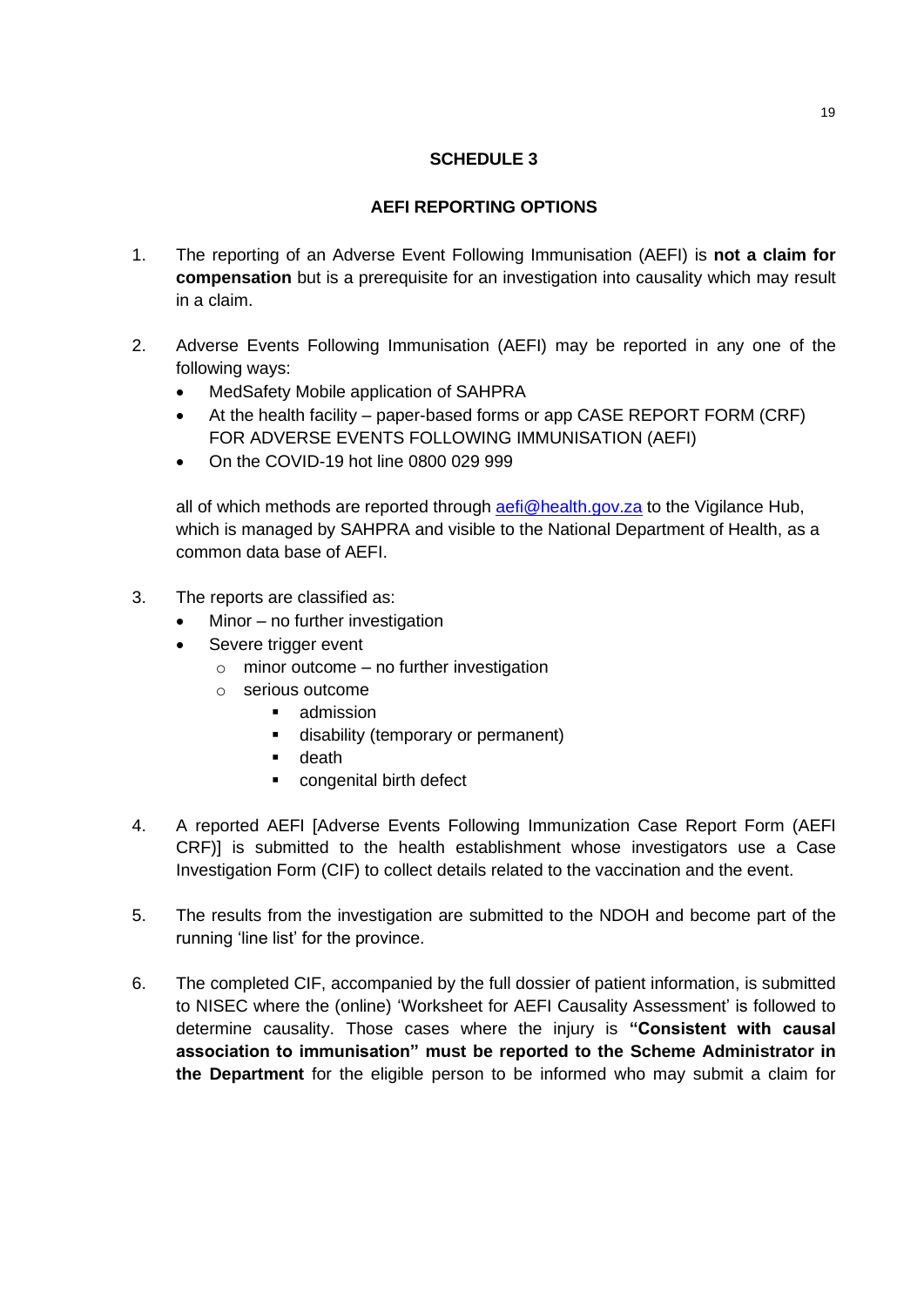compensation at the same time as the feedback is provided on outcome to the provincial DOH for clinical follow-up.

# **Compensation Claim**

- 7. A duplicate of the full package from NISEC must be submitted to the Scheme Administrator within 28 days of the conclusion of the NISEC assessment.
- 8. The Administrator must contact the claimant to:
	- 8.1 advise the person that they may lodge a claim;
	- 8.2 if the person chooses to lodge a claim, obtain consent for sharing the package of clinical investigation results with the Adjudication Panel,
	- 8.3 support the claimant, should he or she wish to formally lodge a claim for compensation, and
	- 8.4 collect administrative information for identification of the claimant.
- 9. The Administrator must:
	- 9.1 arrange for meetings of the Adjudication Panel and prepare the documents related to claims lodged since the previous meeting,
	- 9.2 keep a record of the proceedings and outcome of each adjudication and award,
	- 9.3 prepare the request for payment for the Director General to Authorise,
	- 9.4 ensure that payment is made, and
	- 9.5 provide feedback to the claimant.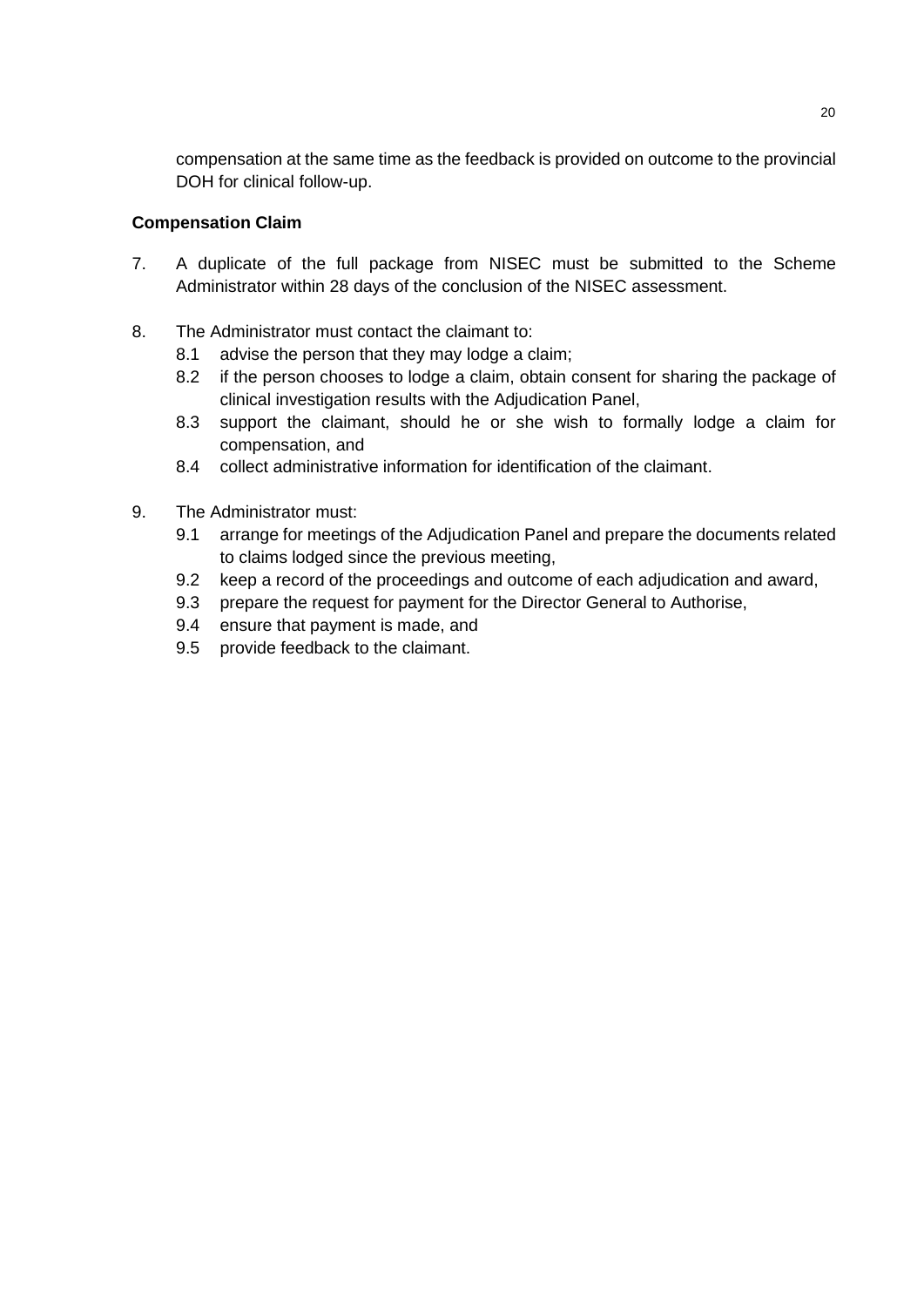#### **CLAIM FORM**

This form may be updated from time to time to meet the needs of information requirements to properly process and assess claims as they might be identified, and any updated versions of the form will be available on the National Department of Health website, <https://www.health.gov.za/covid19/>

| <b>EPID</b>                                                                                                                                        | S<br>$\mathbf{o}$                                       | A l |  |  |  |  |  |  |  |  |  |  |  |              | Date<br>received                                                                                                                                                               | <b>Stage</b>                                                                                                                                                                                                                   | <b>Signature</b>                                     |  |  |
|----------------------------------------------------------------------------------------------------------------------------------------------------|---------------------------------------------------------|-----|--|--|--|--|--|--|--|--|--|--|--|--------------|--------------------------------------------------------------------------------------------------------------------------------------------------------------------------------|--------------------------------------------------------------------------------------------------------------------------------------------------------------------------------------------------------------------------------|------------------------------------------------------|--|--|
| Or SAHPRA                                                                                                                                          | - Province -<br>District - Year -<br>Country<br>Case no |     |  |  |  |  |  |  |  |  |  |  |  | <b>NISEC</b> |                                                                                                                                                                                |                                                                                                                                                                                                                                |                                                      |  |  |
|                                                                                                                                                    |                                                         |     |  |  |  |  |  |  |  |  |  |  |  |              |                                                                                                                                                                                | <b>NDOH</b>                                                                                                                                                                                                                    |                                                      |  |  |
| For Office use only:                                                                                                                               |                                                         |     |  |  |  |  |  |  |  |  |  |  |  |              |                                                                                                                                                                                | Administrator<br>Claim (Claimant)                                                                                                                                                                                              |                                                      |  |  |
|                                                                                                                                                    |                                                         |     |  |  |  |  |  |  |  |  |  |  |  |              |                                                                                                                                                                                | Date vaccine injured party notified, by Administrator regarding NISEC causality assessment outcome: $\cup \cup I$                                                                                                              |                                                      |  |  |
| MM/YYYY                                                                                                                                            |                                                         |     |  |  |  |  |  |  |  |  |  |  |  |              |                                                                                                                                                                                |                                                                                                                                                                                                                                |                                                      |  |  |
| NISEC causality outcome and case dossier attached □ YES □ NO                                                                                       |                                                         |     |  |  |  |  |  |  |  |  |  |  |  |              |                                                                                                                                                                                |                                                                                                                                                                                                                                |                                                      |  |  |
| All fields in this form are mandatory, unless indicated 'if applicable'.<br>Provide the requested information or tick the appropriate box.         |                                                         |     |  |  |  |  |  |  |  |  |  |  |  |              |                                                                                                                                                                                |                                                                                                                                                                                                                                |                                                      |  |  |
| <b>SECTION A: IDENTIFYING INFORMATION I</b>                                                                                                        |                                                         |     |  |  |  |  |  |  |  |  |  |  |  |              |                                                                                                                                                                                |                                                                                                                                                                                                                                |                                                      |  |  |
| Date of Claim submitted: DD/MM/YYYY                                                                                                                |                                                         |     |  |  |  |  |  |  |  |  |  |  |  |              |                                                                                                                                                                                | <b>Claimant banking details:</b>                                                                                                                                                                                               |                                                      |  |  |
| <b>Claimant name &amp; surname:</b>                                                                                                                |                                                         |     |  |  |  |  |  |  |  |  |  |  |  |              | <b>Account</b>                                                                                                                                                                 |                                                                                                                                                                                                                                | holder                                               |  |  |
|                                                                                                                                                    |                                                         |     |  |  |  |  |  |  |  |  |  |  |  |              |                                                                                                                                                                                | name: the contract of the contract of the contract of the contract of the contract of the contract of the contract of the contract of the contract of the contract of the contract of the contract of the contract of the cont |                                                      |  |  |
| Vaccine injured person name & surname:                                                                                                             |                                                         |     |  |  |  |  |  |  |  |  |  |  |  |              |                                                                                                                                                                                |                                                                                                                                                                                                                                |                                                      |  |  |
|                                                                                                                                                    |                                                         |     |  |  |  |  |  |  |  |  |  |  |  |              |                                                                                                                                                                                |                                                                                                                                                                                                                                |                                                      |  |  |
| Relationship to the vaccine injured party: Eligible person / Dependent<br>/ Authorized person / Parent or legal guardian in the case of a child or |                                                         |     |  |  |  |  |  |  |  |  |  |  |  |              | <b>Bank: Bank: Bank: Bank: Bank: Bank: Bank: Bank: Bank: Bank: Bank: Bank: Bank: Bank: Bank: Bank: Bank: Bank: Bank: Bank: Bank: Bank: Bank: Bank: Bank: Bank: Bank: Bank:</b> |                                                                                                                                                                                                                                |                                                      |  |  |
| Other please specify                                                                                                                               |                                                         |     |  |  |  |  |  |  |  |  |  |  |  |              |                                                                                                                                                                                |                                                                                                                                                                                                                                |                                                      |  |  |
|                                                                                                                                                    |                                                         |     |  |  |  |  |  |  |  |  |  |  |  |              | <b>Branch: Example 2008</b>                                                                                                                                                    |                                                                                                                                                                                                                                |                                                      |  |  |
| Where a dependant is the claimant, please attach:                                                                                                  |                                                         |     |  |  |  |  |  |  |  |  |  |  |  |              |                                                                                                                                                                                |                                                                                                                                                                                                                                |                                                      |  |  |
| Vaccine injured party death certificate: $\Box$ YES $\Box$ NO<br>$\bullet$                                                                         |                                                         |     |  |  |  |  |  |  |  |  |  |  |  |              | <b>Account</b>                                                                                                                                                                 |                                                                                                                                                                                                                                |                                                      |  |  |
| For a spouse the marriage certificate: $\Box$ YES $\Box$ NO<br>$\bullet$                                                                           |                                                         |     |  |  |  |  |  |  |  |  |  |  |  |              | <i>type:_______</i>                                                                                                                                                            |                                                                                                                                                                                                                                |                                                      |  |  |
| For Child dependent, a unabridged birth certificate: $\Box$ YES $\Box$<br>$\bullet$<br><b>NO</b>                                                   |                                                         |     |  |  |  |  |  |  |  |  |  |  |  |              | <b>Account</b><br>number:                                                                                                                                                      |                                                                                                                                                                                                                                |                                                      |  |  |
| Other dependants to submit proof as required                                                                                                       |                                                         |     |  |  |  |  |  |  |  |  |  |  |  |              |                                                                                                                                                                                |                                                                                                                                                                                                                                |                                                      |  |  |
| <b>Claimant residential address:</b>                                                                                                               |                                                         |     |  |  |  |  |  |  |  |  |  |  |  |              | <b>Bank stamp:</b>                                                                                                                                                             |                                                                                                                                                                                                                                |                                                      |  |  |
|                                                                                                                                                    |                                                         |     |  |  |  |  |  |  |  |  |  |  |  |              |                                                                                                                                                                                |                                                                                                                                                                                                                                |                                                      |  |  |
|                                                                                                                                                    |                                                         |     |  |  |  |  |  |  |  |  |  |  |  |              |                                                                                                                                                                                |                                                                                                                                                                                                                                |                                                      |  |  |
|                                                                                                                                                    |                                                         |     |  |  |  |  |  |  |  |  |  |  |  |              |                                                                                                                                                                                |                                                                                                                                                                                                                                |                                                      |  |  |
|                                                                                                                                                    |                                                         |     |  |  |  |  |  |  |  |  |  |  |  |              |                                                                                                                                                                                |                                                                                                                                                                                                                                |                                                      |  |  |
|                                                                                                                                                    |                                                         |     |  |  |  |  |  |  |  |  |  |  |  |              |                                                                                                                                                                                |                                                                                                                                                                                                                                |                                                      |  |  |
| Email:                                                                                                                                             |                                                         |     |  |  |  |  |  |  |  |  |  |  |  |              |                                                                                                                                                                                |                                                                                                                                                                                                                                |                                                      |  |  |
|                                                                                                                                                    |                                                         |     |  |  |  |  |  |  |  |  |  |  |  |              |                                                                                                                                                                                |                                                                                                                                                                                                                                | Validate banking details at your bank,               |  |  |
| Sex: $\Box M \Box F \Box$ Other                                                                                                                    |                                                         |     |  |  |  |  |  |  |  |  |  |  |  |              | alternatively                                                                                                                                                                  | submit                                                                                                                                                                                                                         | stamped<br>bank<br>statement not older than 3 months |  |  |
| Form of Identification attached of Claimant: ID / Passport / Other -                                                                               |                                                         |     |  |  |  |  |  |  |  |  |  |  |  |              |                                                                                                                                                                                | confirming these details.                                                                                                                                                                                                      |                                                      |  |  |
| <b>Please specify:</b>                                                                                                                             |                                                         |     |  |  |  |  |  |  |  |  |  |  |  |              |                                                                                                                                                                                |                                                                                                                                                                                                                                |                                                      |  |  |
|                                                                                                                                                    |                                                         |     |  |  |  |  |  |  |  |  |  |  |  |              |                                                                                                                                                                                |                                                                                                                                                                                                                                |                                                      |  |  |
| ID number:                                                                                                                                         |                                                         |     |  |  |  |  |  |  |  |  |  |  |  |              |                                                                                                                                                                                |                                                                                                                                                                                                                                |                                                      |  |  |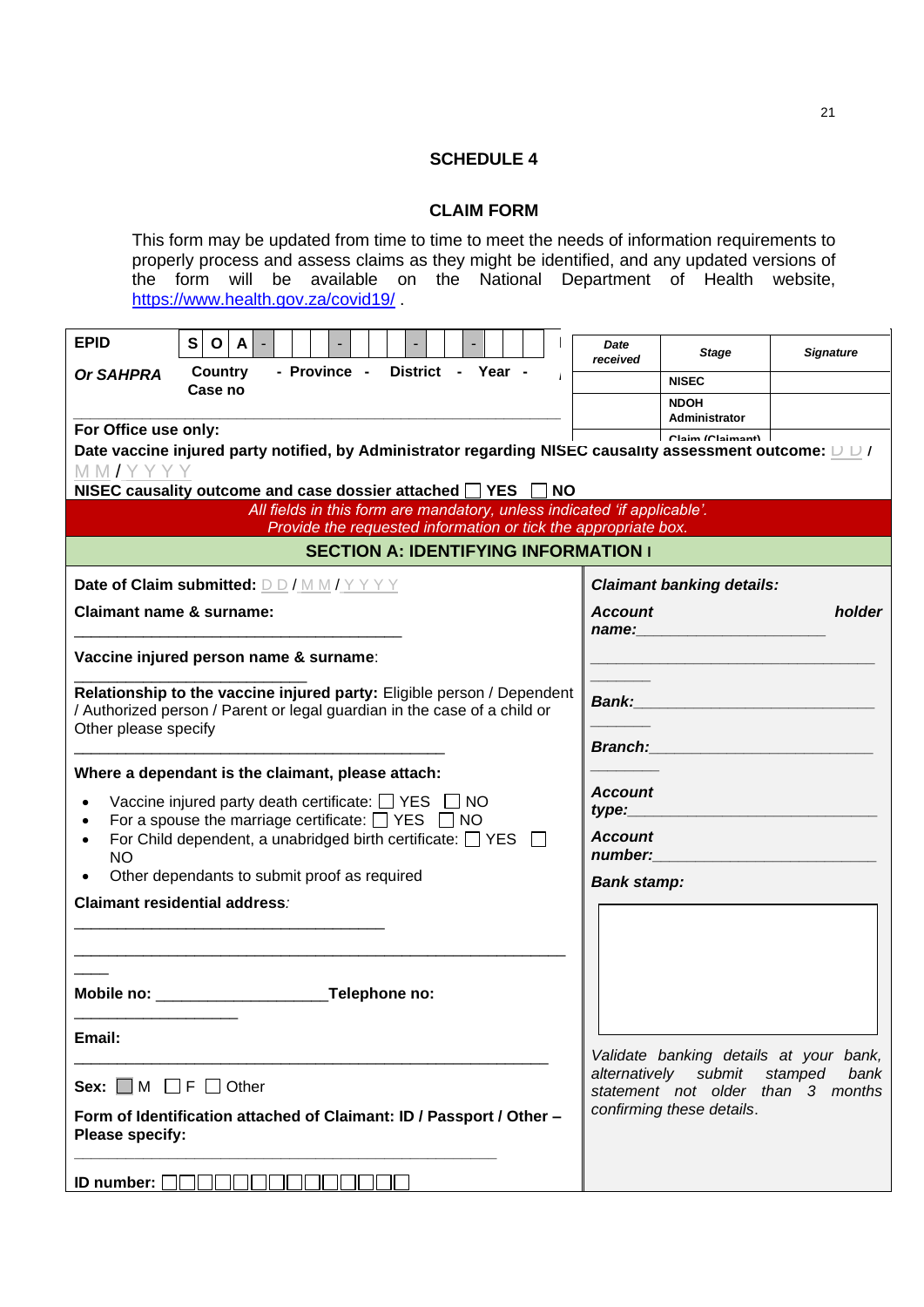| Passport number:                                                                                                                       |                                                                                             |                                                                                                      |                         |            |  |  |  |  |
|----------------------------------------------------------------------------------------------------------------------------------------|---------------------------------------------------------------------------------------------|------------------------------------------------------------------------------------------------------|-------------------------|------------|--|--|--|--|
| Date of birth: $D D / M M / Y Y Y Y$                                                                                                   |                                                                                             |                                                                                                      |                         |            |  |  |  |  |
|                                                                                                                                        |                                                                                             | SECTION B: VACCINE INFORMATION (Please attach a copy of the Vaccine certificate OR Vaccination Card) |                         |            |  |  |  |  |
| Private □ NGO                                                                                                                          |                                                                                             |                                                                                                      |                         | DoH $\Box$ |  |  |  |  |
| <b>Address / location:</b>                                                                                                             |                                                                                             |                                                                                                      |                         |            |  |  |  |  |
|                                                                                                                                        |                                                                                             | Vaccine administered                                                                                 |                         |            |  |  |  |  |
| Vaccine/s given<br>(Use trade name)                                                                                                    | <b>Batch/Lot</b><br>Dose number<br>Date vaccinated<br>Time vaccinated<br>$(1^{st}, 2^{nd})$ |                                                                                                      |                         |            |  |  |  |  |
|                                                                                                                                        |                                                                                             |                                                                                                      |                         |            |  |  |  |  |
| <b>Vaccination code</b><br>received from EVDS                                                                                          |                                                                                             |                                                                                                      |                         |            |  |  |  |  |
|                                                                                                                                        |                                                                                             | SECTION C: DESCRIBE THE ADVERSE EVENT REPORTED / TYPE OF VACCINE INJURY                              |                         |            |  |  |  |  |
| Date & time AEFI started: $D D / M M / Y Y Y Y$ $\Box$ Hr $\Box$ Min                                                                   |                                                                                             |                                                                                                      |                         |            |  |  |  |  |
| AEFI reported through: Health System/Facility □ MedSafety application □ COVID-19 Call Centre□<br>Not reported, please provide details: |                                                                                             |                                                                                                      |                         |            |  |  |  |  |
|                                                                                                                                        |                                                                                             | <b>SECTION D: TYPE OF VACCINE INJURY</b>                                                             |                         |            |  |  |  |  |
| Is this event a serious AEFI? $\Box$ Yes $\Box$ No<br>$\Box$ Death $\Box$ Disability<br>Describe injury:                               |                                                                                             |                                                                                                      |                         |            |  |  |  |  |
|                                                                                                                                        |                                                                                             | SECTION E: THE OUTCOME OF THE ADVERSE EVENT REPORTED                                                 |                         |            |  |  |  |  |
| Recovering<br>Recovered with complications; Specify:                                                                                   |                                                                                             | $\Box$ Recovered fully (no complications) $\Box$ Not Recovered $\Box$ Unknown                        |                         |            |  |  |  |  |
|                                                                                                                                        |                                                                                             |                                                                                                      | <b>Practice number:</b> |            |  |  |  |  |

22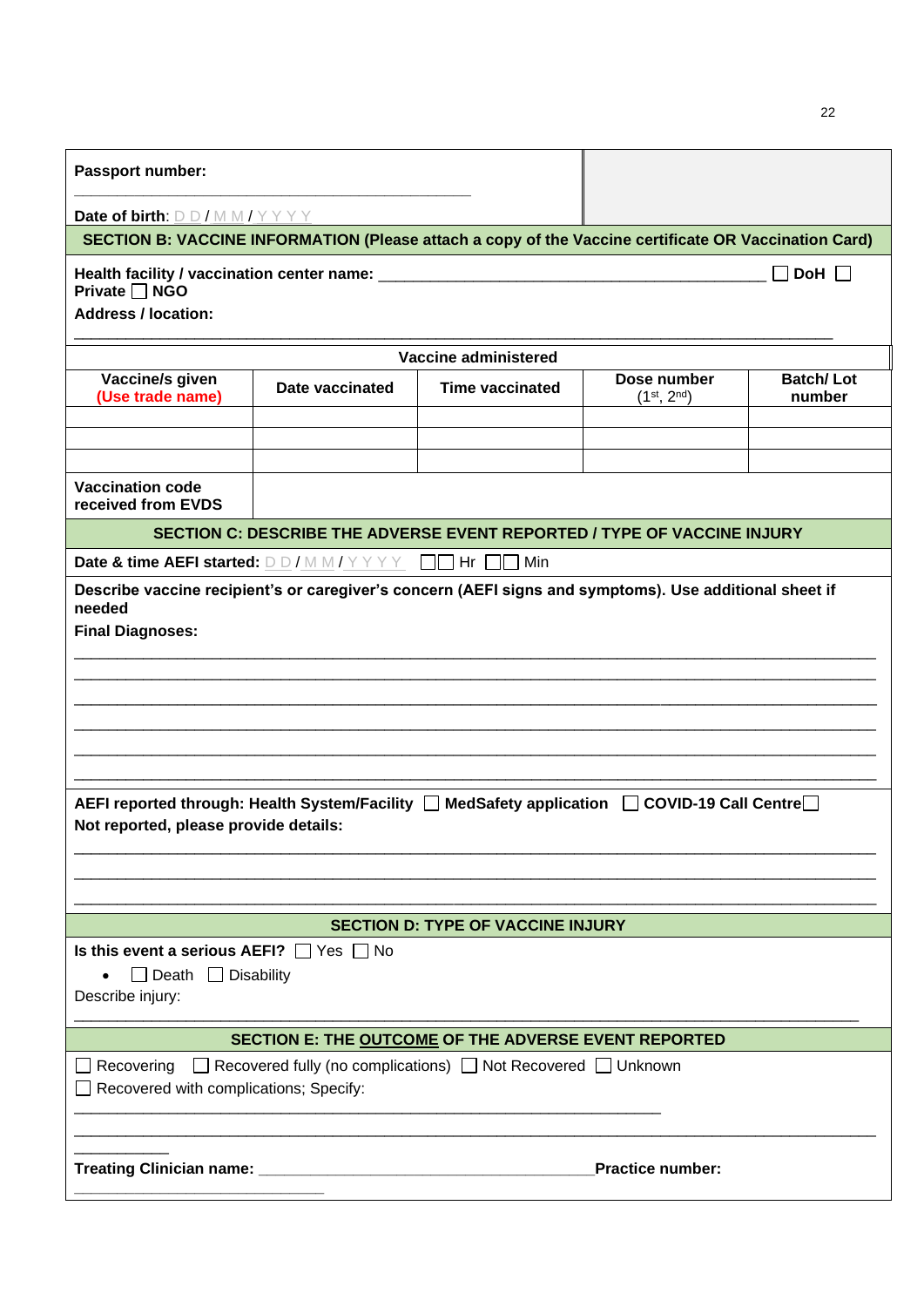| ۰.<br>×<br>۰. |
|---------------|

|                                                                                                                                                                              | <b>Clinician address:</b>                                                                                                                                                                  |
|------------------------------------------------------------------------------------------------------------------------------------------------------------------------------|--------------------------------------------------------------------------------------------------------------------------------------------------------------------------------------------|
| $\Box$ Died → Date of death: D D / M M / Y Y Y → Autopsy: $\Box$ Yes $\Box$ No $\Box$ Unknown<br>$\Box$ Hospitalisation $\rightarrow$ Date of admission: D D / M M / Y Y Y Y | Hospital number: _____________________                                                                                                                                                     |
| <b>Claimant Signature:</b>                                                                                                                                                   | Date:: $D$ $D$ / $M$ $M$ / $Y$                                                                                                                                                             |
| FOR OFFICE USE ONLY - SECTION F: CLAIM MOVEMENT AND PROCESSING                                                                                                               |                                                                                                                                                                                            |
| Adjudication panel evaluated claim: $\Box$ Yes $\Box$ No<br>Date claim evaluated:<br>DD/MMYYYYY                                                                              | Adjudication outcome received: $\Box$ Yes $\Box$ No<br>Date the outcome received by Administrator:<br>DD/MM/YYYY<br>Date claimant informed of adjudication panel<br>outcome:<br>DD/MM/YYYY |

# **CONSENT CLAUSE FOR COLLECTION AND PROCESSING OF PERSONAL INFORMATION**

By their signature below, the claimant or vaccine recipient or relative (in the event of the vaccine recipient being unresponsive or has demised) or caregiver (in the case of a child) hereby provides consent to the collection and processing of their personal information (as set out in this No Fault Compensation Claim Form) by the National Department of Health and third parties appointed by it (the "Department") for the purposes of No Fault Compensation Claim Administration. The claim process will investigate and asses potential adverse events related to the use of COVID-19 vaccines The claimant, vaccine recipient or relative (in the event of the vaccine recipient being unresponsive or has demised) or caregiver (in the case of a child) acknowledges that this information may be used i) to access all medical and clinical records for the purpose of claim processing or case investigation, when required; ii) in the generation of statistics; and iii) to make policy decisions relating to vaccine safety and efficacy. This consent may be withdrawn at any time, and the claimant, vaccine recipient or relative (in the event of the vaccine recipient being unresponsive or has demised) or caregiver (in the case of a child) may, at any time, object to the collection and processing of their personal information, by contacting the National Department of Health.

The Department undertakes to process the personal information contained in this No Fault Compensation Claim form, and collected during the process of claim processing and case investigation in a manner that adheres to the Protection of Personal Information Act. The information will not be stored (in a manner that identifies the vaccine recipient) for any longer than is necessary to achieve the purpose for which the information was collected, unless the Department has a lawful basis to do so. If the vaccine recipient or relative (in the event of the vaccine recipient being unresponsive or has demised) or caregiver (in the case of a child)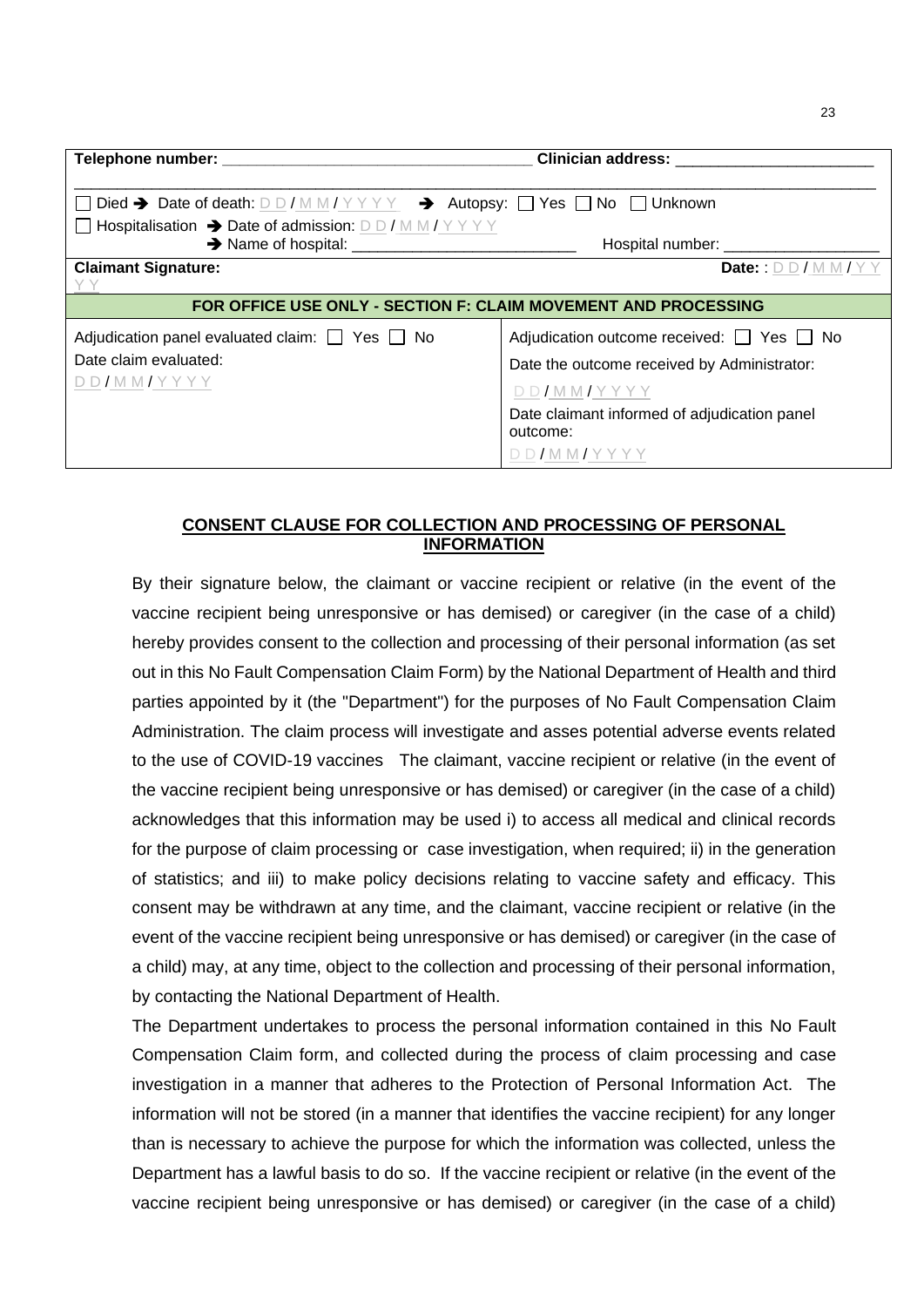wishes to access and/or rectify their personal information, they may do so by contacting the National Department of Health.

**Claimant: \_\_\_\_\_\_\_\_\_\_\_\_\_\_\_\_\_\_\_\_\_\_\_\_\_\_\_\_\_\_\_ (Name and Surname)**

**Signed by the claimant/ vaccine recipient / relative / caregiver\***

**Name and Surname <b>Constructer Signature Date** 

**\_\_\_\_\_\_\_\_\_\_\_\_\_\_\_\_\_\_\_\_\_\_\_\_\_\_\_\_ \_\_\_\_\_\_\_\_\_\_\_\_\_\_\_\_ \_\_\_\_\_\_\_\_\_\_\_\_\_**

\*Delete what is not applicable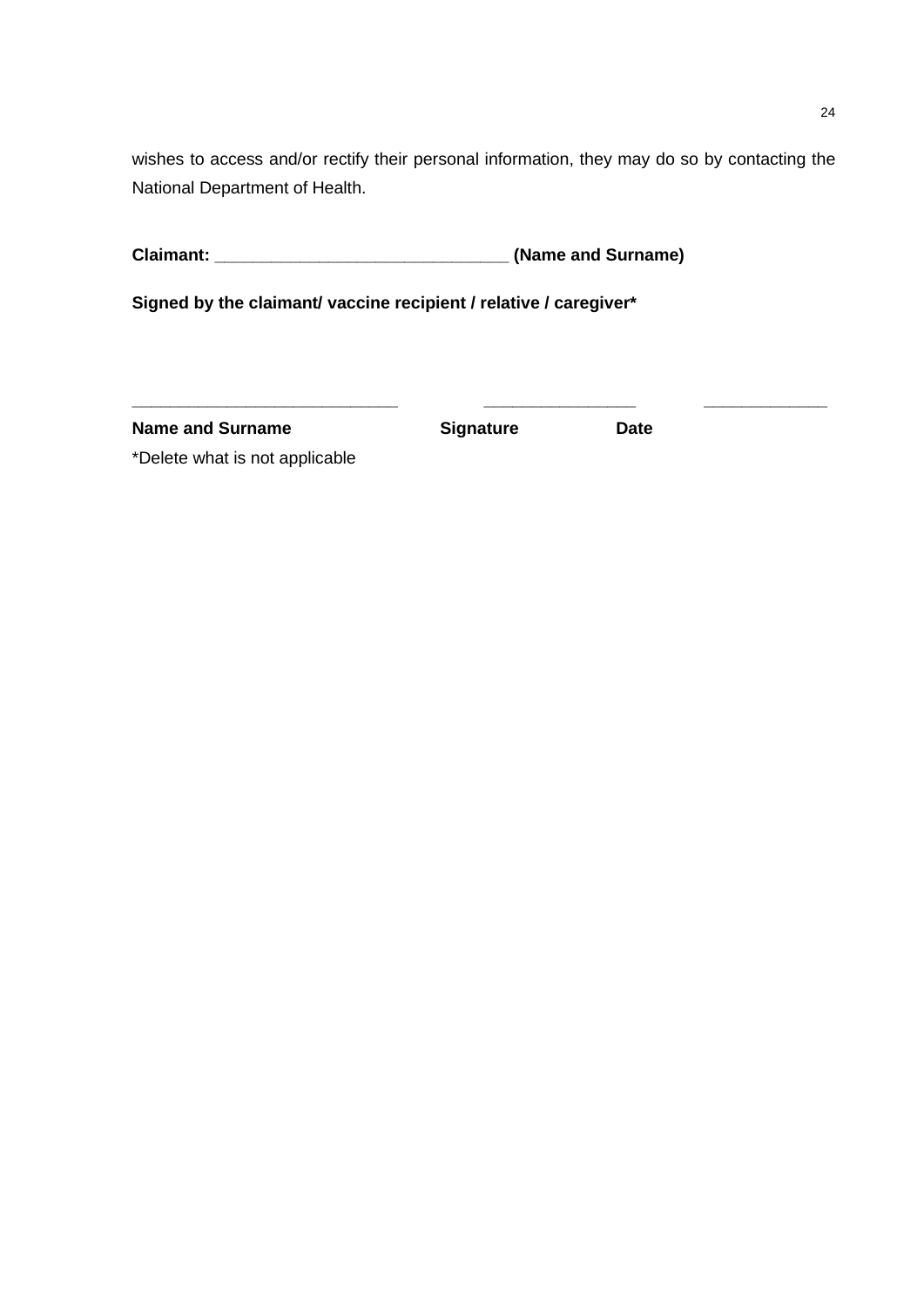## **APPEAL FORM**

This form may be updated from time to time to meet the needs of information requirements to properly process and assess appeals as they might be identified, and any updated versions of the form will be available on the National Department of Health website, <https://www.health.gov.za/covid19/>

| <b>EPID</b>                                                                                                                                                                | S. | $\mathbf{o}$<br>A |              |               |  |  |                   |  |           | Date<br>received                                                         | <b>Stage</b>                                                                                                        | <b>Signature</b> |  |  |
|----------------------------------------------------------------------------------------------------------------------------------------------------------------------------|----|-------------------|--------------|---------------|--|--|-------------------|--|-----------|--------------------------------------------------------------------------|---------------------------------------------------------------------------------------------------------------------|------------------|--|--|
| <b>Or SAHPRA</b>                                                                                                                                                           |    | Country           | - Province - |               |  |  | District - Year - |  |           |                                                                          | <b>NISEC</b>                                                                                                        |                  |  |  |
|                                                                                                                                                                            |    | Case no           |              |               |  |  |                   |  |           |                                                                          | <b>NDOH</b>                                                                                                         |                  |  |  |
| For Office use only:                                                                                                                                                       |    |                   |              |               |  |  |                   |  |           |                                                                          | Administrator<br>Claim (Claimant)                                                                                   |                  |  |  |
|                                                                                                                                                                            |    |                   |              |               |  |  |                   |  |           |                                                                          | Date vaccine injured party notified, by Administrator regarding NISEC causality assessment outcome: $\Box$ D        |                  |  |  |
| MM/YYYY                                                                                                                                                                    |    |                   |              |               |  |  |                   |  |           |                                                                          |                                                                                                                     |                  |  |  |
| NISEC causality outcome and case dossier attached $\Box$ YES $\Box$                                                                                                        |    |                   |              |               |  |  |                   |  | <b>NO</b> | All fields in this form are mandatory, unless indicated 'if applicable'. |                                                                                                                     |                  |  |  |
|                                                                                                                                                                            |    |                   |              |               |  |  |                   |  |           | Provide the requested information or tick the appropriate box.           |                                                                                                                     |                  |  |  |
|                                                                                                                                                                            |    |                   |              |               |  |  |                   |  |           | <b>SECTION A: IDENTIFYING INFORMATION I</b>                              |                                                                                                                     |                  |  |  |
| Date of Claim submitted: DD/MM/YYYY                                                                                                                                        |    |                   |              |               |  |  |                   |  |           |                                                                          | <b>Claimant banking details:</b>                                                                                    |                  |  |  |
| <b>Claimant name &amp; surname:</b>                                                                                                                                        |    |                   |              |               |  |  |                   |  |           | <b>Account</b><br>name:                                                  |                                                                                                                     | holder           |  |  |
| Vaccine injured person name & surname:                                                                                                                                     |    |                   |              |               |  |  |                   |  |           |                                                                          |                                                                                                                     |                  |  |  |
| Relationship to the vaccine injured party: Eligible person / Dependent /<br>Authorized person / Parent or legal guardian in the case of a child or<br>Other please specify |    |                   |              |               |  |  |                   |  |           |                                                                          | <b>Bank: Bank</b>                                                                                                   |                  |  |  |
|                                                                                                                                                                            |    |                   |              |               |  |  |                   |  |           | <b>Branch: Example 1999</b>                                              |                                                                                                                     |                  |  |  |
| Where a dependant is the claimant, please attach:                                                                                                                          |    |                   |              |               |  |  |                   |  |           |                                                                          | <b>Account</b>                                                                                                      |                  |  |  |
| Vaccine injured party death certificate: $\Box$ YES $\Box$ NO<br>For a spouse the marriage certificate: $\Box$ YES $\Box$ NO                                               |    |                   |              |               |  |  |                   |  |           |                                                                          |                                                                                                                     |                  |  |  |
| For Child dependent, a unabridged birth certificate: $\Box$ YES $\Box$ NO                                                                                                  |    |                   |              |               |  |  |                   |  |           |                                                                          |                                                                                                                     |                  |  |  |
| Other dependants to submit proof as required                                                                                                                               |    |                   |              |               |  |  |                   |  |           |                                                                          | <b>Account</b><br>number:                                                                                           |                  |  |  |
| <b>Claimant residential address:</b>                                                                                                                                       |    |                   |              |               |  |  |                   |  |           |                                                                          |                                                                                                                     |                  |  |  |
|                                                                                                                                                                            |    |                   |              |               |  |  |                   |  |           | <b>Bank stamp:</b>                                                       |                                                                                                                     |                  |  |  |
|                                                                                                                                                                            |    |                   |              |               |  |  |                   |  |           |                                                                          |                                                                                                                     |                  |  |  |
|                                                                                                                                                                            |    |                   |              | Telephone no: |  |  |                   |  |           |                                                                          |                                                                                                                     |                  |  |  |
| Email:                                                                                                                                                                     |    |                   |              |               |  |  |                   |  |           |                                                                          |                                                                                                                     |                  |  |  |
|                                                                                                                                                                            |    |                   |              |               |  |  |                   |  |           |                                                                          |                                                                                                                     |                  |  |  |
| Sex: $\Box M \Box F \Box$ Other                                                                                                                                            |    |                   |              |               |  |  |                   |  |           |                                                                          |                                                                                                                     |                  |  |  |
| Form of Identification attached of Claimant: ID / Passport / Other -<br>Please specify:                                                                                    |    |                   |              |               |  |  |                   |  |           |                                                                          | Validate banking details at your bank,<br>alternatively submit stamped<br>bank<br>statement not older than 3 months |                  |  |  |
| <b>ID number:</b> $\Box$                                                                                                                                                   |    |                   |              |               |  |  |                   |  |           |                                                                          | confirming these details.                                                                                           |                  |  |  |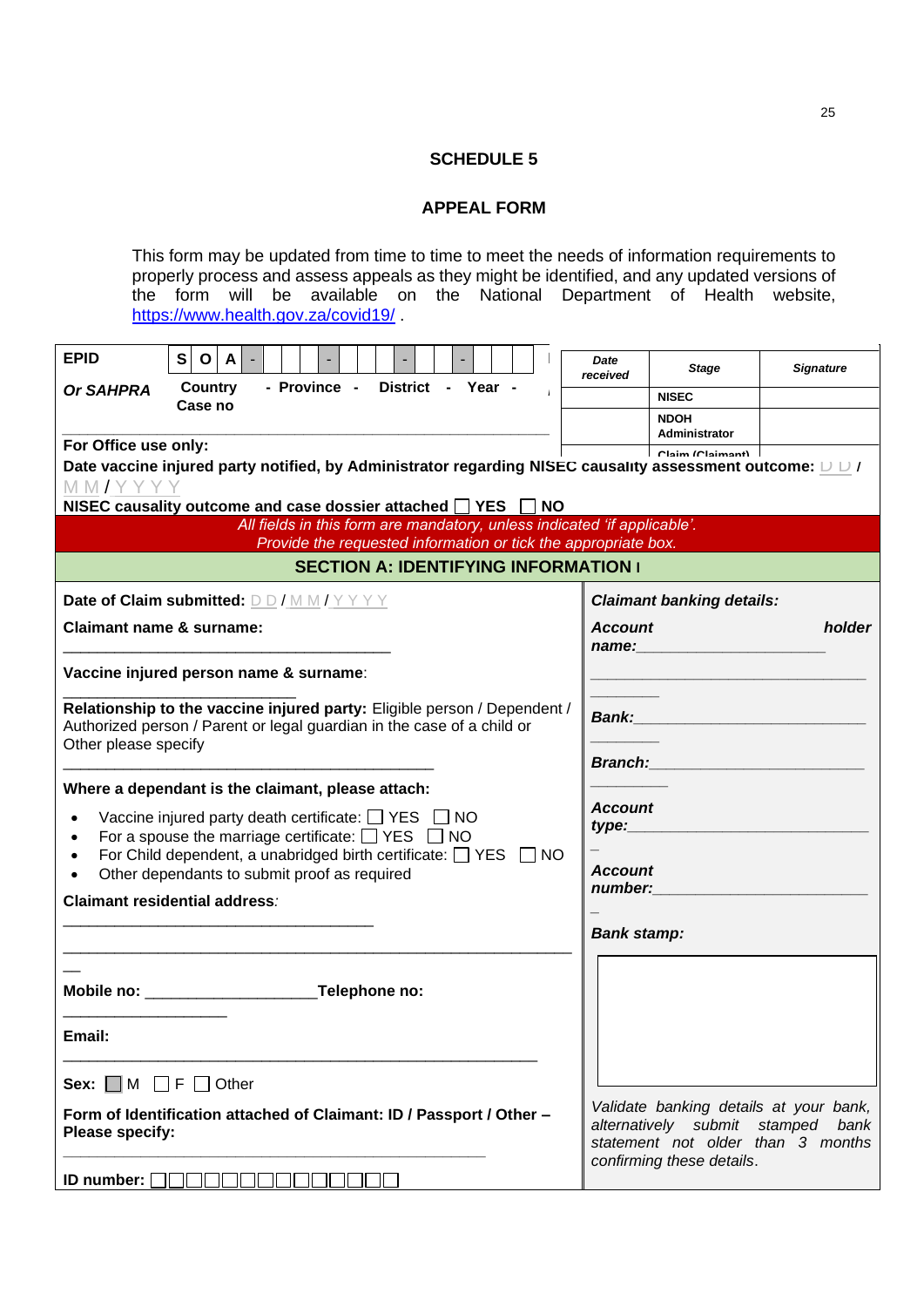| Passport number:                                                                                                                                             |                                                                               |  |  |  |  |  |
|--------------------------------------------------------------------------------------------------------------------------------------------------------------|-------------------------------------------------------------------------------|--|--|--|--|--|
| Date of birth: DD/MM/YYYY                                                                                                                                    |                                                                               |  |  |  |  |  |
| <b>SECTION B: ADJUDICATION OUTCOME</b>                                                                                                                       |                                                                               |  |  |  |  |  |
| Date of Adjudication panel evaluation: DD/MM/YYYY                                                                                                            |                                                                               |  |  |  |  |  |
| Adjudication outcome report attached: T YES                                                                                                                  | <b>NO</b>                                                                     |  |  |  |  |  |
| <b>Adjudication Summary Outcome:</b>                                                                                                                         |                                                                               |  |  |  |  |  |
| <b>Compensation offered</b><br>$\Box$ YES $\Box$ NO                                                                                                          | <b>Amount Offered: R</b>                                                      |  |  |  |  |  |
| <b>SECTION C: APPEAL REQUEST</b>                                                                                                                             |                                                                               |  |  |  |  |  |
| Date compensation offered rejected: $D D / M M / Y Y Y Y$ Written notice of rejection provided: $\Box$ YES<br><b>NO</b>                                      |                                                                               |  |  |  |  |  |
| Compensation Paid: $\square$ YES $\square$ NO If Yes, please note date compensation received by claimant: $\square \square / \square \blacksquare / \square$ |                                                                               |  |  |  |  |  |
| Please provide reasons for appeal:                                                                                                                           |                                                                               |  |  |  |  |  |
|                                                                                                                                                              |                                                                               |  |  |  |  |  |
|                                                                                                                                                              |                                                                               |  |  |  |  |  |
|                                                                                                                                                              |                                                                               |  |  |  |  |  |
|                                                                                                                                                              |                                                                               |  |  |  |  |  |
|                                                                                                                                                              |                                                                               |  |  |  |  |  |
|                                                                                                                                                              |                                                                               |  |  |  |  |  |
|                                                                                                                                                              |                                                                               |  |  |  |  |  |
|                                                                                                                                                              |                                                                               |  |  |  |  |  |
|                                                                                                                                                              |                                                                               |  |  |  |  |  |
|                                                                                                                                                              |                                                                               |  |  |  |  |  |
|                                                                                                                                                              |                                                                               |  |  |  |  |  |
| <b>Claimant Signature:</b><br>YYYY                                                                                                                           | Date: $D D/M M/$                                                              |  |  |  |  |  |
| <b>SECTION D: APPEAL PROCESS</b>                                                                                                                             |                                                                               |  |  |  |  |  |
| Date appeal request received by Administrator: DD/MM/YYYY                                                                                                    |                                                                               |  |  |  |  |  |
| Date appeal request submitted to Appeal Panel: DD/MM/YYYY                                                                                                    |                                                                               |  |  |  |  |  |
| FOR OFFICE USE ONLY - SECTION F: CLAIM MOVEMENT AND PROCESSING                                                                                               |                                                                               |  |  |  |  |  |
| Appeal panel evaluated request: $\Box$ Yes $\Box$ No                                                                                                         | Appeal outcome received: $\Box$ Yes $\Box$ No                                 |  |  |  |  |  |
| Date claim evaluated:                                                                                                                                        | Date the outcome received by Administrator:                                   |  |  |  |  |  |
| <u>D D / M M / Y Y Y Y</u>                                                                                                                                   | $DD/MMYYYYY$                                                                  |  |  |  |  |  |
|                                                                                                                                                              | Date claimant informed of appeal panel outcome:<br><u>D D / M M / Y Y Y Y</u> |  |  |  |  |  |